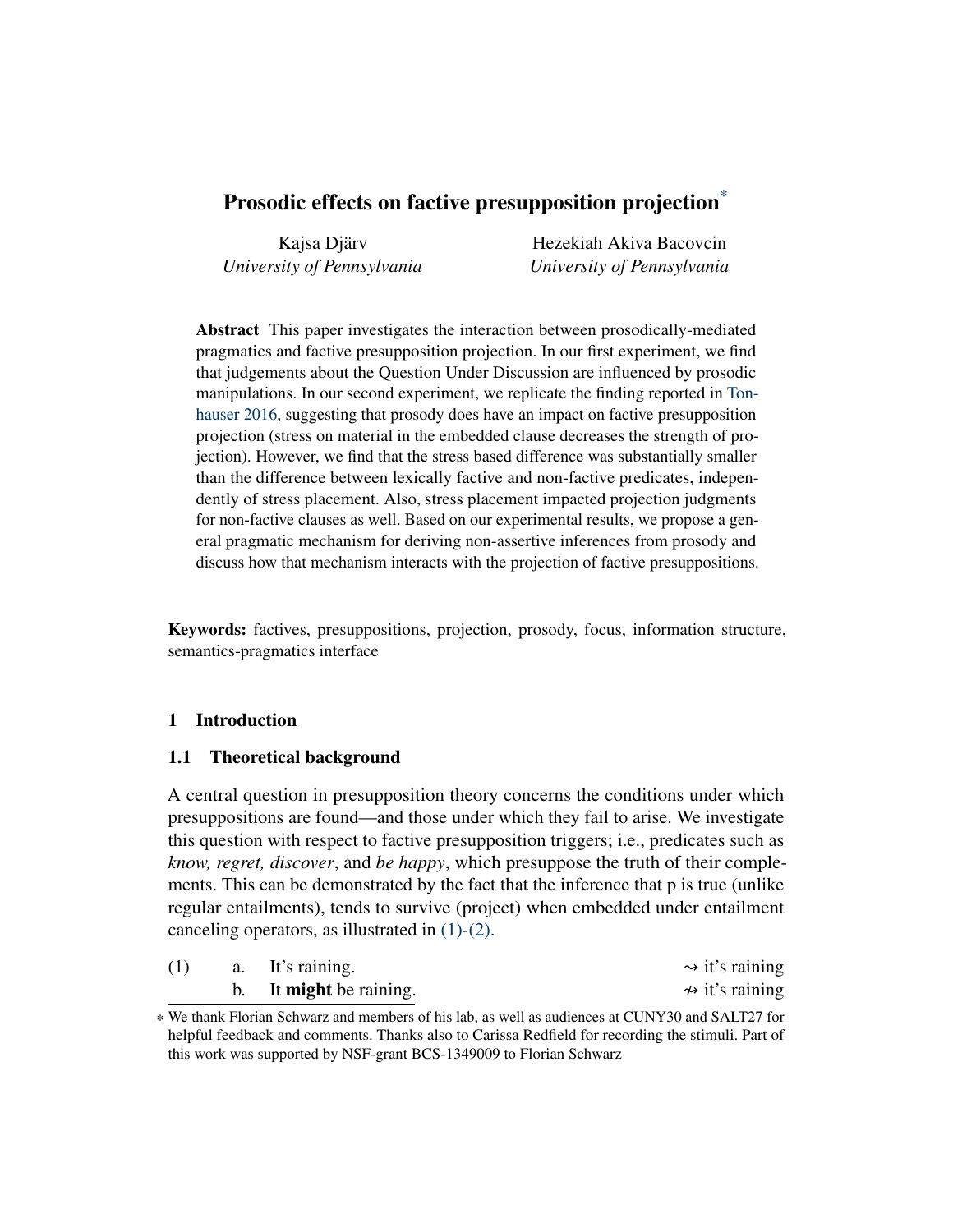Kajsa Djärv and Hezekiah Akiva Bacovcin

| (2) | John knows that $[\rho_S]$ it's raining.          | $\rightarrow$ it's raining |
|-----|---------------------------------------------------|----------------------------|
|     | John <b>might</b> know that $[p_S]$ it's raining. | $\rightarrow$ it's raining |

However, since [Karttunen](#page-22-0) [1971,](#page-22-0) [Stalnaker](#page-23-1) [1974](#page-23-1) and [Gazdar](#page-22-1) [1979,](#page-22-1) it has been observed that it is possible, at least for certain presupposition triggers, to avoid a presuppositional reading when occurring in an embedded context (e.g., under modals, questions, antecedents of conditionals), as illustrated for the factive clauseembedding predicate *discover* in [\(3\).](#page-1-0)

- <span id="page-1-0"></span>(3) a. . . . I haven't tried this with wombats, though, & if anyone discovers that the method is also wombat-proof, I'd really like to know! [\(Beaver](#page-21-0) [2010:](#page-21-0) 14)  $\rightarrow$  the method is wombat-proof
	- b. I have no idea if Mary is cheating on John. But if he discovers that she is, he will be sad.  $\rightarrow$  Mary is cheating on John [\(Abrusán](#page-21-1) [2016:](#page-21-1) 167)

On the classic view from [Heim](#page-22-2) [1983,](#page-22-2) [Van der Sandt](#page-22-3) [1992,](#page-22-3) et seq., presuppositions are lexically encoded on the trigger as an admittance or definedness conditions on the context (henceforth the lexical approach). Given that embedding operators (such as modals and negation) target only regular entailments, presuppositions project in these environments. Non-projection is standardly accounted for in terms of local accommodation (or equivalent mechanisms): if the presupposition is not satisfied by the context, such a mechanism effectively adds the presupposed content to the asserted level, where it gets affected by embedding operators in the same way as other asserted content [\(Heim](#page-22-2) [1983\)](#page-22-2). In work in this framework, local accommodation is taken to be licensed in a rather specific set of contexts, specifically when adding the embedded proposition to the common ground would lead to a contradiction, uninformativity or problems with binding. In other words, it has commonly been seen as a last-resort repair mechanism. Recent work, however, has challenged this perspective on the type of contexts that lead to suspension of the presupposed content on empirical grounds, and proposed alternative mechanisms for determining the distribution of presuppositions. For instance, [Beaver](#page-21-0) [\(2010\)](#page-21-0) provides examples, such as that in [\(4\),](#page-1-1) illustrating that projection can vary with prosody.

- <span id="page-1-1"></span>(4) A professor to a student:
	- a. If the TA discovers that your work is  $[\text{plagiarized}]_F$ , I will be [forced] to notify the Dean $\vert_F$ .  $\rightarrow$  student's work is plagiarized
	- b. If the TA  $\left[\text{discovery}\right]_F$  that your work is plagiarized, I will be [forced] to notify the Dean $]_F$ .  $\rightarrow$  student's work is plagiarized [\(Beaver](#page-21-0) [2010:](#page-21-0) 93)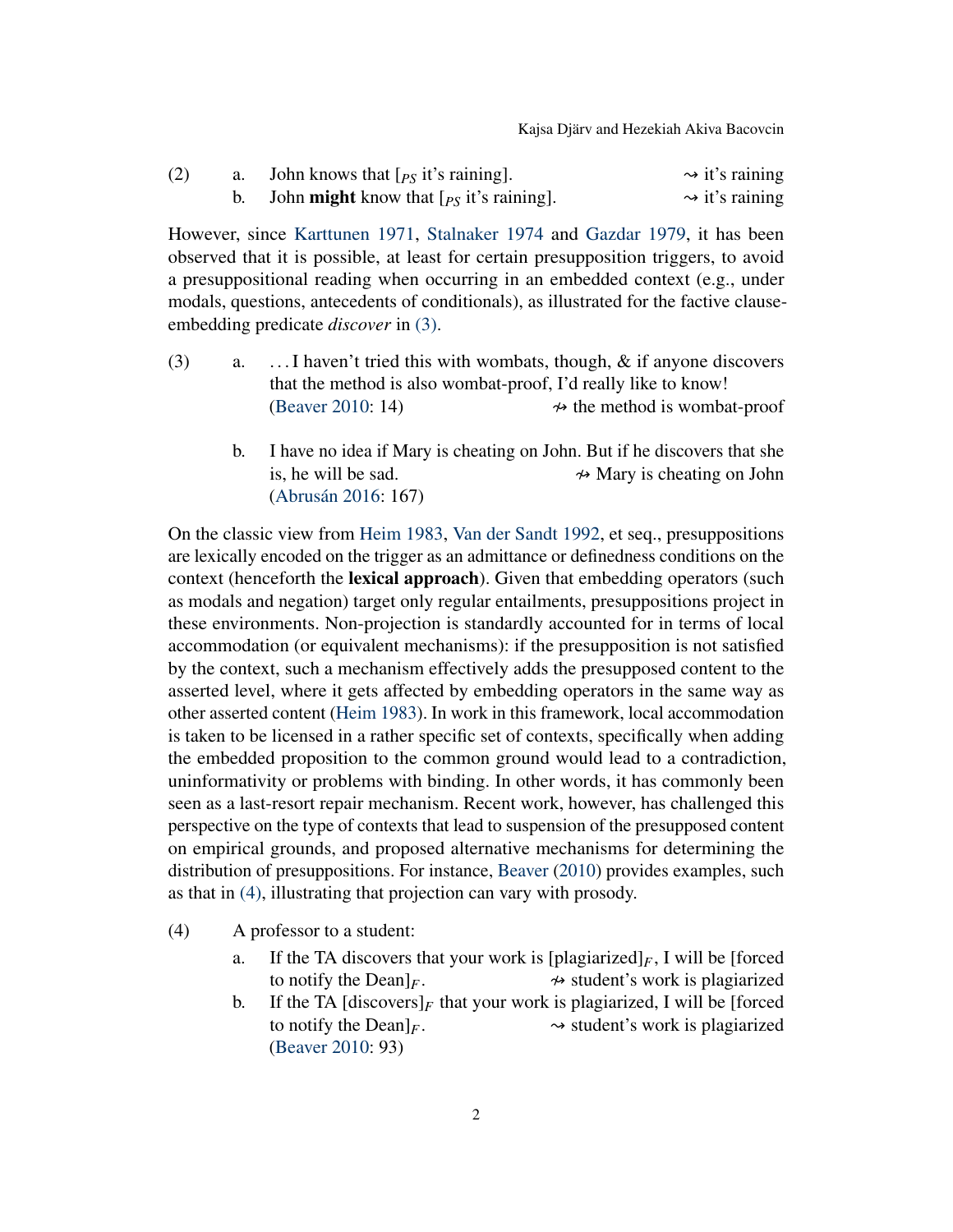Taking examples such as [\(3\)](#page-1-0) and in particular, [\(4\),](#page-1-1) seriously, recent work has argued that the lexical approach lacks explanatory adequacy in that it fails to account for the impact of information structure on projection. These authors have proposed more pragmatically oriented analyses of presuppositions and their projection behavior (reviving key aspects of earlier work by [Stalnaker](#page-23-1) [1974;](#page-23-1) henceforth the pragmatic approach). On this view, adopted in various forms by [Simons](#page-22-4) [\(2001,](#page-22-4) [2007\)](#page-23-2), [Beaver](#page-21-0) [\(2010\)](#page-21-0), [Simons et al.](#page-23-3) [\(2010,](#page-23-3) [2017\)](#page-23-4), [Roberts](#page-22-5) [\(2012\)](#page-22-5), [Abrusán](#page-21-1) [\(2016\)](#page-21-1), [Tonhauser](#page-23-0) [\(2016\)](#page-23-0), i.a., content will project if it is entailed or not at-issue, given the pragmatic context, commonly construed in terms of the Question Under Discussion [QUD] [\(Roberts](#page-22-6) [1996,](#page-22-6) [2012\)](#page-22-5). On this kind of approach, it's not that a lexically encoded presupposition gets canceled or suspended in particular contexts; but rather, that in certain contexts, no presupposition is derived. There are a few prominent variations of this view. Below, we discuss the variations advanced by [Beaver](#page-21-0) [\(2010\)](#page-21-0), [Abrusán](#page-21-2) [\(2011,](#page-21-2) [2016\)](#page-21-1), [Simons et al.](#page-23-4) [\(2017\)](#page-23-4), and [Tonhauser](#page-23-0) [\(2016\)](#page-23-0).

For [Abrusán](#page-21-2) [\(2011,](#page-21-2) [2016\)](#page-21-1), the behavior of certain content as presuppositional crucially interacts with the information structure of a given utterance, such that backgrounded, non at-issue content ends up being presupposed. The default interpretation for sentences containing a factive predicate will be one where the embedded clause expresses the non at-issue content of the utterance, and is therefore presupposed. However, focusing part of the embedded clause has the effect of turning the embedded proposition into a secondary main point. Thus, the mechanism that otherwise would derive presuppositional status is blocked. Since the embedded proposition does not attain presupposed status, it does not project. In short, because focus is (at least in English) prosodically marked, whether or not the complement of a factive predicate will project depends on the prosodic contour of the utterance.

According to [Beaver](#page-21-0) [\(2010\)](#page-21-0), [Simons et al.](#page-23-4) [\(2017\)](#page-23-4), and [Tonhauser](#page-23-0) [\(2016\)](#page-23-0) on the other hand, the focus-sensitivity of factive presuppositions is accounted for in terms of focus leading the hearer to construe a particular QUD, defined as the Current or Congruent Question [CQ]. The claim is that the content of the embedded clause will project if it is entailed by the CQ.<sup>[1](#page-2-0)</sup> [Tonhauser](#page-23-0) [2016](#page-23-0) provides the following definition of the CQ, adapted from [Simons et al.](#page-23-4) [2017.](#page-23-4)

<span id="page-2-0"></span><sup>1</sup> Although note that [Simons et al.](#page-23-4) [\(2017:](#page-23-4) 192) end up invoking a more complex notion of QUD, involving also a Discourse Question, which "provides the topic of a segment of discourse and imposes relevance constraints on conversational contributions." They thus hypothesize that in some instances "Projection of the content of the complement of an attitude verb occurs if the best explanation for relevance of the CQ to the DQ requires attribution of acceptance of that content to the speaker."As pointed out by [Abrusán](#page-21-1) [\(2016\)](#page-21-1), for sentences taken out of context, this still requires the stipulation that the implicit CQ is veridical. We leave this issue to the side here.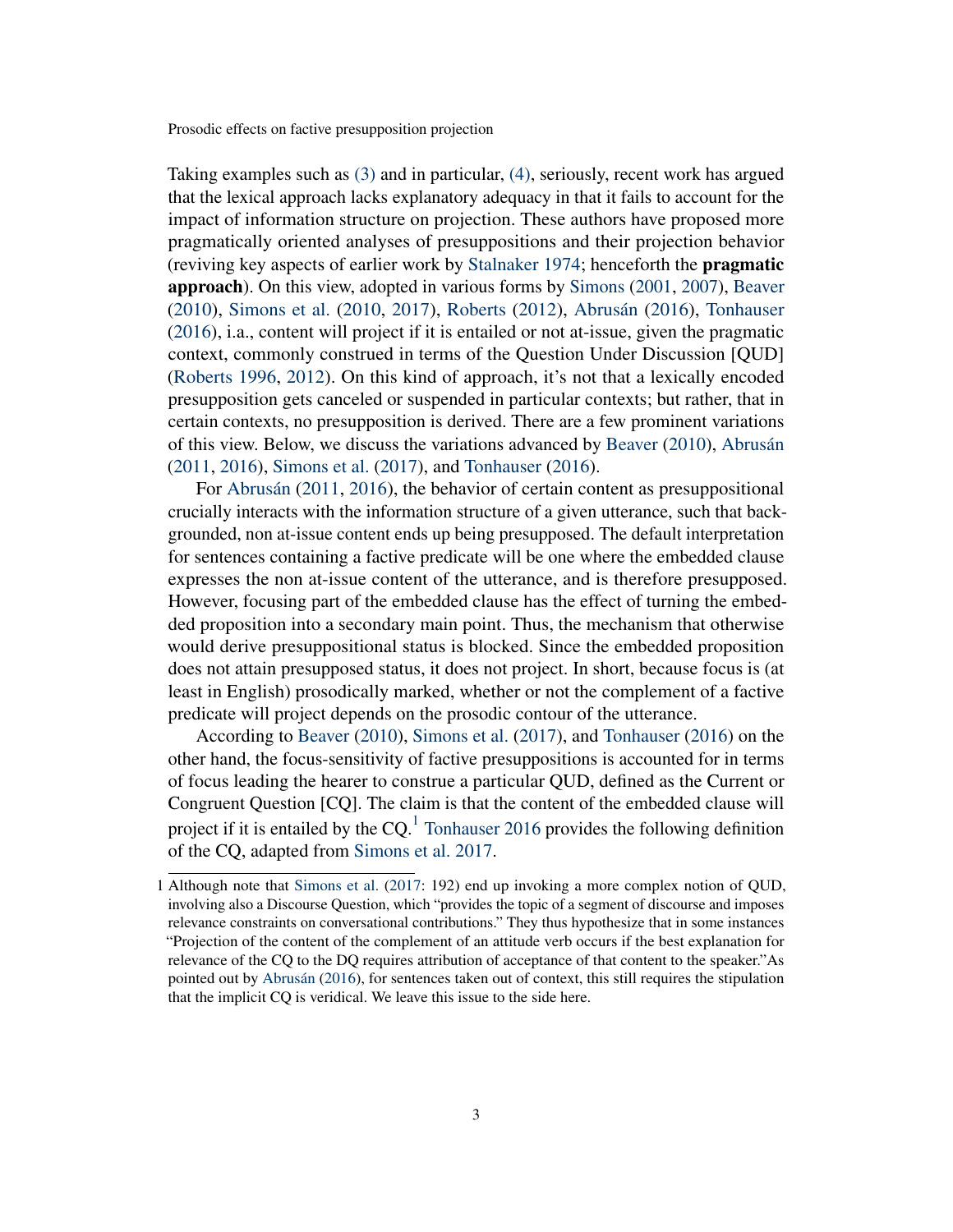- (5) The Current Question of an utterance is a privileged subset of the focus alternatives set of the uttered sentence (given a structural analysis of that sentence, including focus marking) which meets the following conditions:
	- a. The proposition expressed is a member of the Current Question and
	- b. The Current Question has at least one additional member. [\(Tonhauser](#page-23-0) [2016:](#page-23-0) 952)

For instance, a sentence such as that in [\(6a\),](#page-3-0) with narrow focus in the embedded clause, will give rise to the set of focus alternatives in [\(6b\).](#page-3-1)

- <span id="page-3-1"></span><span id="page-3-0"></span>(6) a. Perhaps John discovered that  $[Jane]_F$  left town.
	- b. {p: for some entity *a*, John discovered that *a* left town}

In this case, the CQ for the utterance does not entail the proposition that Jane left town. Therefore, 'Jane left town' should not project. The existential claim that 'someone left town', however, *is* entailed by the CQ and projects. In contrast, a sentence such as [\(7a\),](#page-3-2) with narrow focus on the factive predicate, will give rise to the focus alternatives set in [\(7b\).](#page-3-3)

- <span id="page-3-3"></span><span id="page-3-2"></span>(7) a. Sarah: Perhaps John  $[discovered]_F$  that Jane left town.
	- b. {p: for some relation R, John R that Jane left town}

To the extent that the relations R in the focus alternatives set are all veridical (compare [\(8a\)](#page-3-4) and [\(8b\)\)](#page-3-5), the CQ will entail p, and p will project. [Tonhauser](#page-23-0) [\(2016\)](#page-23-0) points out that although focus sets are contextually determined, it is still an open question what the most common focus sets are for different predicates in different contexts. The assumption on this account is that the relevant CQs for these types of sentences contain only veridical predicates.

- <span id="page-3-5"></span><span id="page-3-4"></span>(8) a. Example veridical R: {*discover, know, be happy*}
	- b. Example non-veridical R: {*discover, think, speculate*}

Hence, this account predicts that with focus in the embedded clause, there should be *no* CQ that entails p, and p should therefore not be able to project.<sup>[2](#page-3-6)</sup> With focus on the matrix predicate however, there exists at least one possible CQ that entails p, and thus, we expect projection to be more likely in this context.

<span id="page-3-6"></span><sup>2</sup> Although note that [Simons et al.](#page-23-4) [\(2017:](#page-23-4) 192) state that "Projection of the content of the complement of an attitude verb occurs if the Current Question for the utterance entails this content."—with the caveat that "this hypothesis presents one circumstance in which projection occurs: this is intentionally formulated with if and not iff."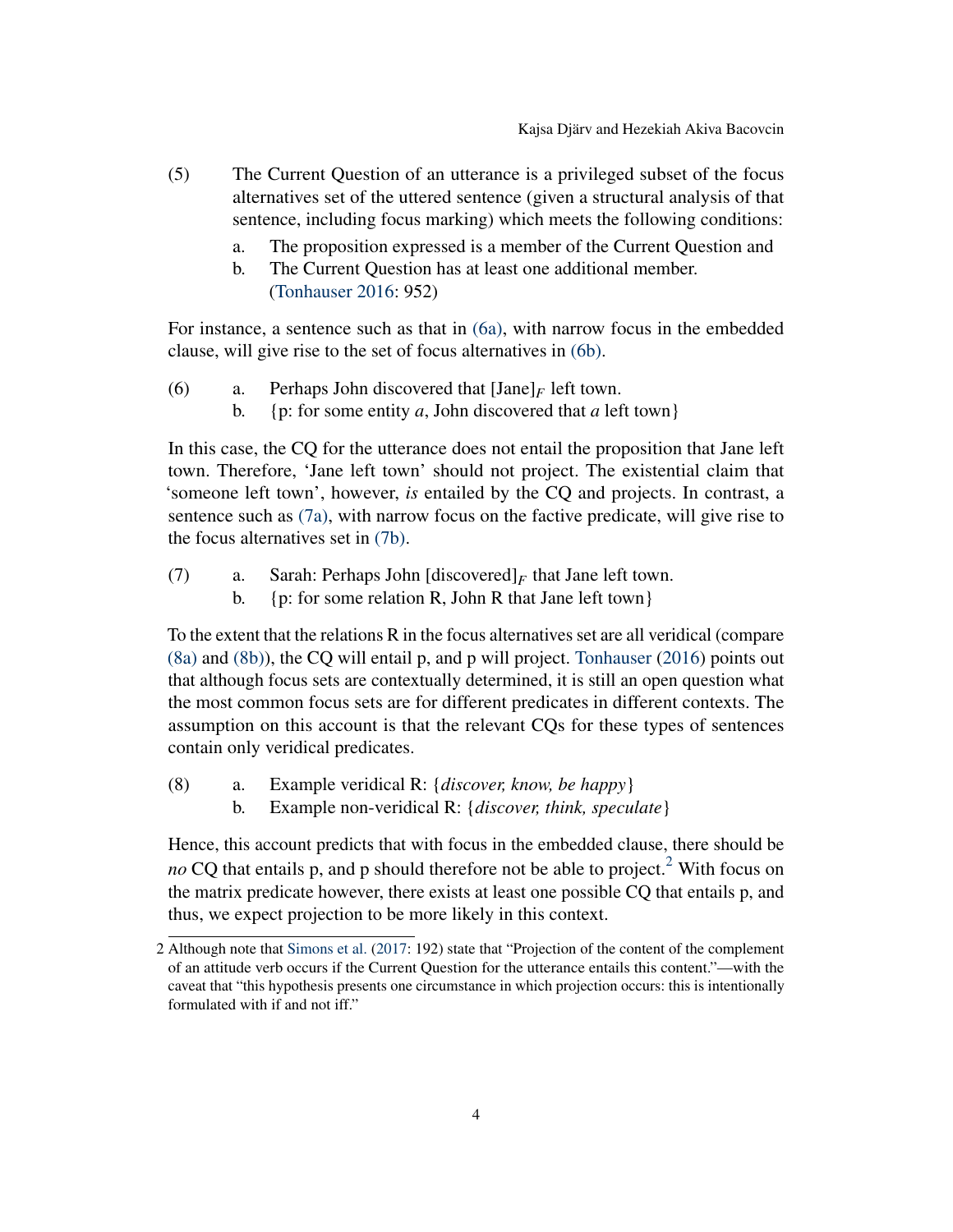Before moving on to the current empirical studies, we present a novel theoretical account of the interaction of focus and factivity, building on aspects of both the lexical and pragmatic accounts.

#### <span id="page-4-3"></span>1.2 Current Proposal

In our novel account of how focus interacts with the triggering and projection of the inference that p is true, we assume a standard lexical account of presupposition triggering and projection. The lexical theory explains the attested large difference in inference types found in Experiment 2 (Section [3\)](#page-10-0) between non-factive and factive predicates (the former come with lexically encoded presuppositions while the latter do not). We supplement this account with an explanation for the prosodic effect by claiming— based on results from Experiment 1 (Section [2\)](#page-6-0), that differences in stress placement can give rise to independent pragmatic inferences which can influence the ultimate interpretation of an utterance. This explains the weak effect of focus found in Experiment 2. In particular, we claim that the final interpretation of an utterance is a synthesis of multiple inferences based on both lexically encoded content and pragmatic reasoning, which sometimes conflict with one another.

From the pragmatic account, we adopt the assumption that stress reflects the presence of particular CQs. Our proposal assumes that these CQs themselves give rise to particular inferences about the current state of the common ground (similar to presuppositional inferences about the presence of a proposition in the common ground). Depending on the nature of these inferences, they can provide support for or against the probability that the embedded proposition is held to be true. Thus, we assume that the certainty measure that we collect (i.e., to what extent participants assume that the speaker is committed to the truth of p) reflects the participants' estimation of the speaker's estimate of the probability that the embedded proposition is true. Such probabilities will be affected by the total sets of inferences and assertions generated by the speaker's utterance. This conjecture is supported by the experimental results reported in Section [2.](#page-6-0)

Applying this line of thought to the pragmatic effect, when stress is placed on the embedded subject, as in [\(9\),](#page-4-0) this prosodically implicates a Question Under Discussion relating to the actor of the embedded event (e.g., 'Who left town: was it Anna or someone else?'). This implied question comes with its own inferences, given in [\(9c\),](#page-5-0) namely (i) that someone has left town and (ii) that the identity of the leaver is not common ground.

- <span id="page-4-2"></span><span id="page-4-1"></span><span id="page-4-0"></span>(9) Sentence: John might have discovered/believed that  $[Anna]_F$  left town
	- a. Factive inference from *discover*: 'Anna left town' is common ground.
	- b. Factive inference from *believe*: None.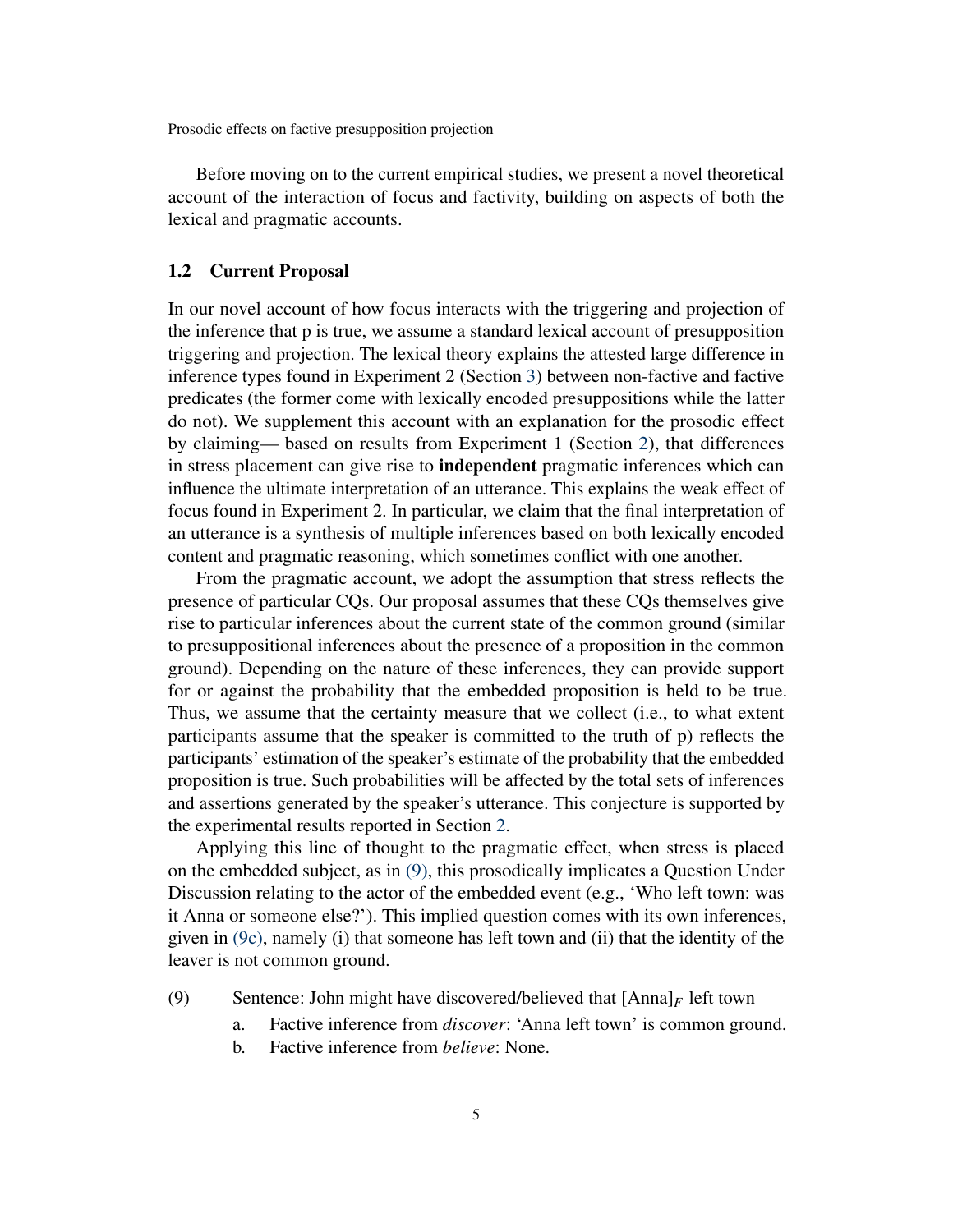- <span id="page-5-0"></span>c. Inferences from the QUD 'Who left town?':
	- (i) That someone left town is common ground.
	- (ii) That the identity of the person who left town is not common ground.

For *discover*, these inferences exist along side the projected presuppositional inference from the factive predicate [\(9a\).](#page-4-1) The first inference that someone left town is consistent with the factive presupposition that Anna left town, but the uncertainty as to the identity of the leaver is inconsistent with the factive presupposition. The factive predicate lexically projects an inference that claims that the identity of the person who left town is already a part of the common ground, and the QUD gives rise to an inference that the identity of the leaver is unknown. The listener needs to reconcile these contradictory inferences, generally by decreasing certainty in the truth of either inference.

For *believe*, the same QUD inferences project, but in this case these inferences are stronger than the inferences that project from the *believe* alone (namely no inference at all) [\(9b\).](#page-4-2) Listeners assume that with subject stress the speaker is committed to someone having left town. The proposition that Anna left town is more likely to be common ground once it is given that someone left town, than it is when it is open whether or not anyone left town at all. Thus, listeners can be more certain in the proposition that Anna left town when they derive an inference that the speaker is committed to *someone* having left town.

However, when focus is on the matrix predicate, no relevant inferences arise that may affect the inference that p is true.<sup>[3](#page-5-1)</sup> As shown in [\(10c\),](#page-5-2) the relevant QUD is "what cognitive/emotional relation (might) John have with the proposition 'Anna left town'". This gives rise to the inference that John has some relation to the embedded proposition. However, this inference is completely independent of the truth/falsity of the proposition 'Anna left town', and is thus predicted to have no influence on the certainty ratings given by listeners.

- <span id="page-5-3"></span>(10) Sentence: John might have  $\left[\frac{d}{dE}f\right]$ [believed]<sub>*F*</sub> that Anna left town
	- a. Factive inference from *discover*: 'Anna left town' is common ground.
	- b. Factive inference from *believe*: None.
	- c. QUD inferences: John has (or might have) some cognitive relationship to the proposition that Anna left town.

<span id="page-5-2"></span><span id="page-5-1"></span><sup>3</sup> Assuming (a) that the embedding operator, here *might*, is not part of the QUD, and (b) that the focus set for factive predicates includes only veridical relations, whereas that for non-factive predicates includes only non-veridical relations.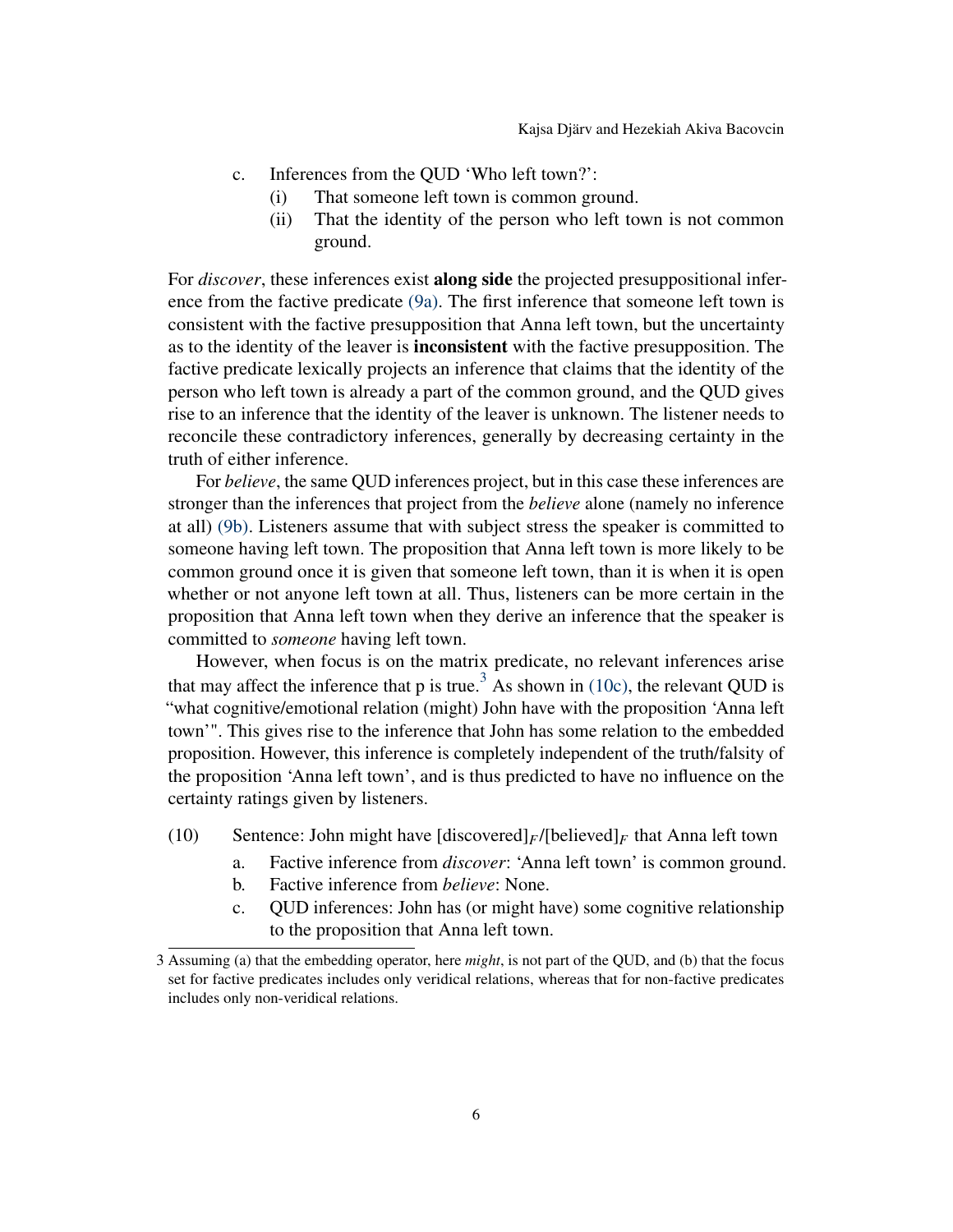In the following two sections, we present experimental data testing our hypothesis about the interaction of prosodically mediated focus and factive presupposition projection.

## <span id="page-6-0"></span>2 Experiment 1 (QUD Experiment)

# 2.1 Design

Both our new account and the pragmatic account rely on the assumption that changes in stress evoke different QUDs and associated focus alternative sets (FAS). Our first experiment is designed to explicitly test the availability of various QUDs with different stress placement. In particular, we contrast stress on the matrix predicate [\(11a\)](#page-6-1) with stress on the embedded subject [\(11b\).](#page-6-2) The objective is to determine whether a QUD like 'Who left town: was it Anna or someone else?' is a more viable QUD with subject stress than matrix stress, as our model assumes  $(9)$ – $(10)$ . To accomplish this objective, we crossed the prosodic variation in responses (factive predicate stress vs. embedded subject stress) with three different types of contexts designed to elicit different QUDs [\(12\).](#page-6-3)

- <span id="page-6-8"></span><span id="page-6-2"></span><span id="page-6-1"></span>(11) a. John might've  $\left[\text{discovered}\right]_F$  that Anna left town.
	- b. John might've discovered that  $[Anna]_F$  left town.
- <span id="page-6-6"></span><span id="page-6-5"></span><span id="page-6-3"></span>(12) Background: Remember when we were looking at John's cousin's diary. . .
	- a. Control 1: Predicate stress [\(11a\)](#page-6-1) ceiling condition There was something about Anna leaving town. *How did John find out about it?*[4](#page-6-4)
	- b. Control 2: Subject stress [\(11b\)](#page-6-2) ceiling condition There was something about John discovering that someone left town.

*Was it Anna or Aaron who left town?*

<span id="page-6-7"></span>c. Critical condition: by hypothesis  $(11a) \prec (11b)$  $(11a) \prec (11b)$  $(11a) \prec (11b)$ There was something about someone leaving town. *Was it Anna or Aaron who left town?*

The two control contexts were designed so that the intuitive QUD for each stress condition was targeted. The bolded lines were used as a natural way to generate the otherwise island-violating Subject stress control QUD ('Was it Anna or Aaron who John discovered went sailing?') The Predicate stress control [\(12a\)](#page-6-5) backgrounded the embedded proposition and left open what the relationship was between the attitude

<span id="page-6-4"></span><sup>4</sup> The question in this condition varied by predicate type in order to make sure that the question was maximally compatible with the predicate.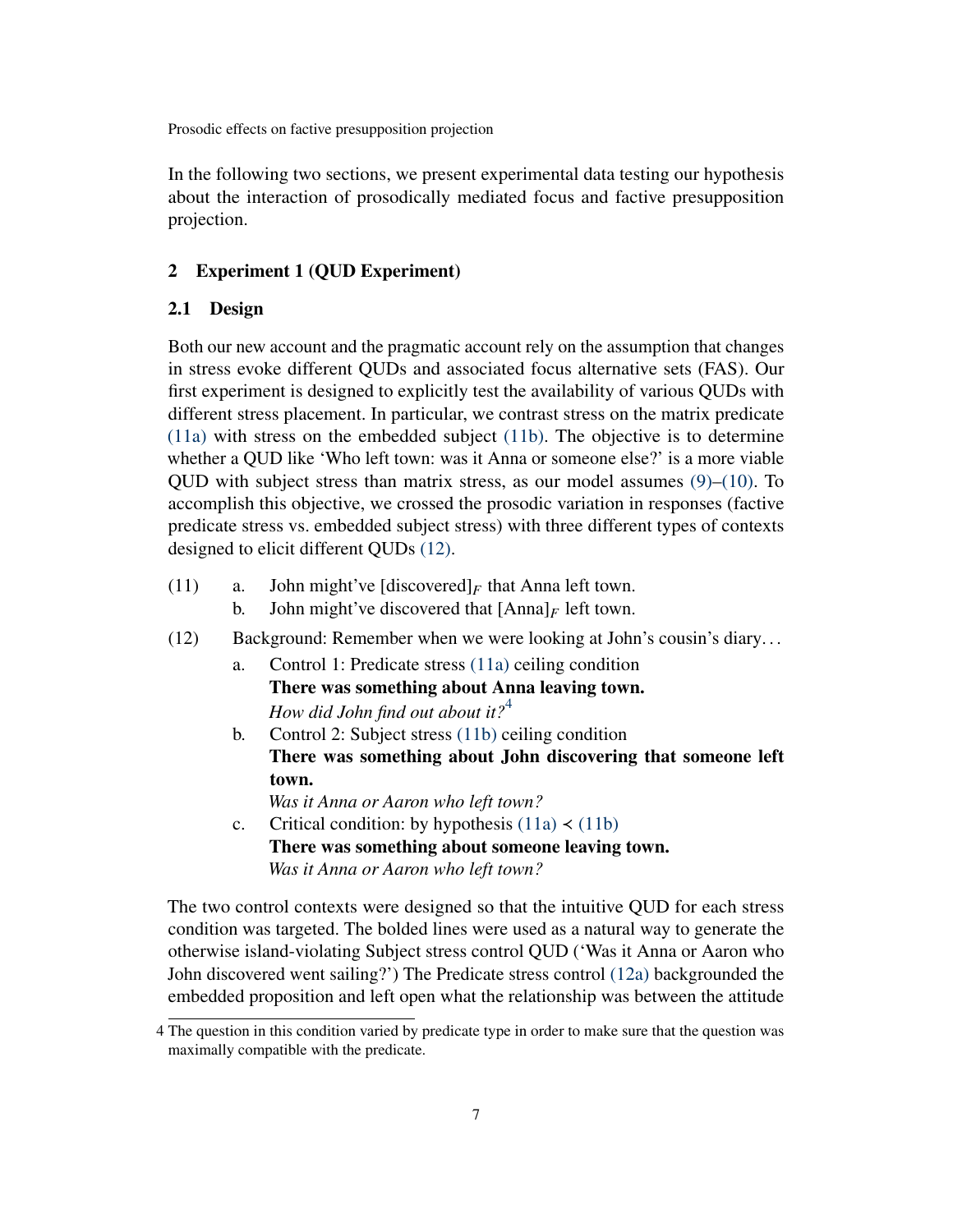

<span id="page-7-0"></span>Figure 1 Screenshot of an experimental trial

holder an the embedded proposition. The Subject stress control [\(12b\)](#page-6-6) backgrounded the attitude holder's attitude to the embedded proposition and foregrounded the focus alternatives from the embedded proposition. Finally, the Critical condition [\(12c\)](#page-6-7) targeted whether subject stress was a viable response in a context where the current QUD is only about the embedded proposition to the exclusion of the matrix subject (e.g. 'Who left town: was it Anna or Aaron?').

Figure [1](#page-7-0) shows a screenshot of what a trial looks like. For each trial, the participants were presented with the initial line of the context. They then pressed a key twice to reveal the remaining two lines. Crucially, all of the contexts ended in a question, whose acceptability with respect to the different stress conditions was being tested. After all three lines of the context had been revealed, the participants pressed a key to reveal two sound files, representing the two stress conditions in [\(11\),](#page-6-8) which they were told contained two possible answers to the question. Each sound file played automatically, and participants could not rate the sound files until they had listened to it. The participants had the option of replaying the sound files as many times as they wished. After listening to the sound files, they were asked to rate the acceptability of the two responses in the sound files as answers to the above question on a 7 point Likert scale ranging from "Not Acceptable" to "Completely Acceptable". We included the two sound files representing the two stress conditions with each question context explicitly to encourage participants to contrast the two stress conditions for each question context. Response times were not collected.

#### 2.2 Participants

76 undergraduate students, recruited though the University of Pennsylvania's Psychology department's subject pool, participated in the study for course credit. The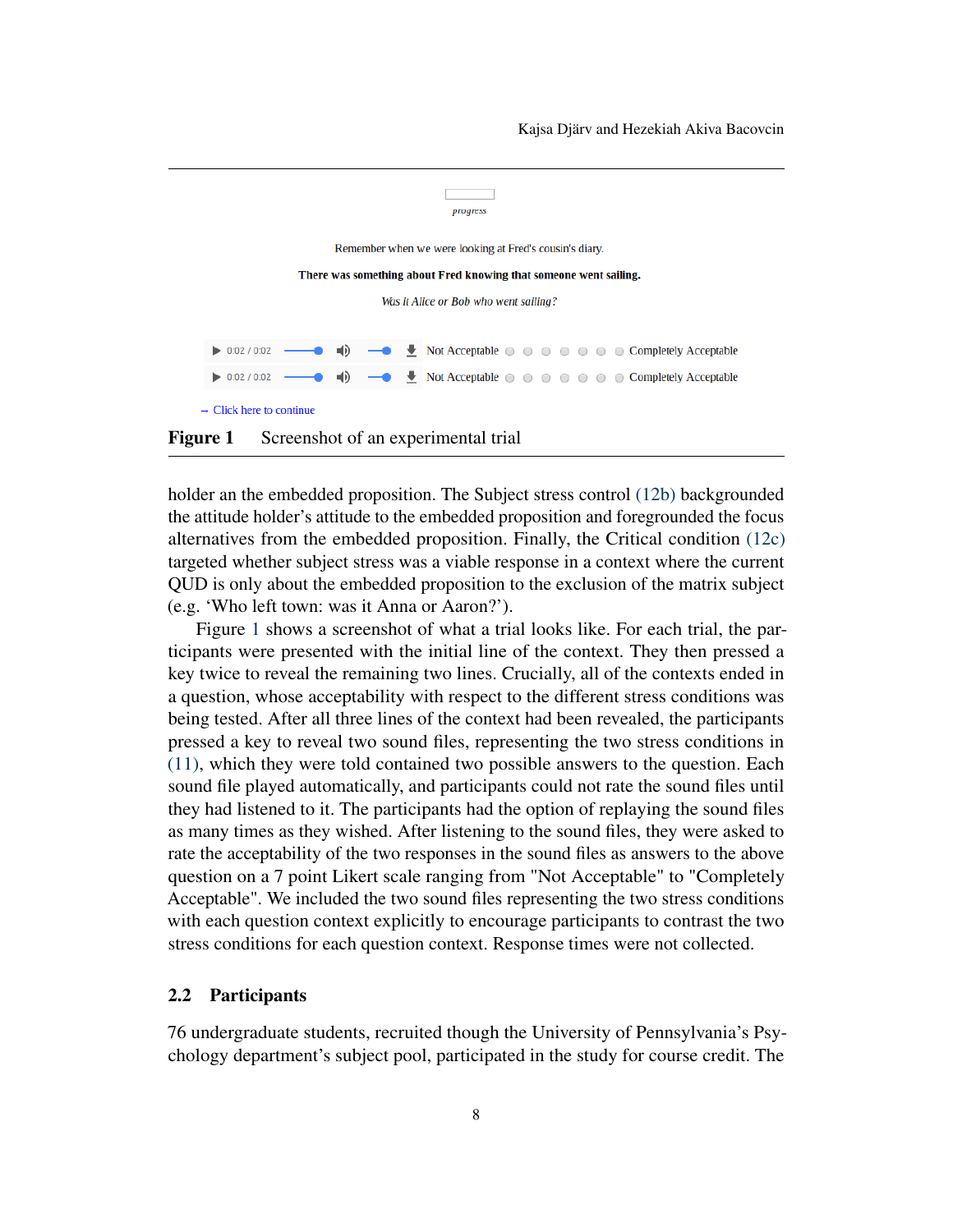participants were given a link to the experiment to take the experiment on their own over the internet. The experiment was implemented in Ibex.<sup>[5](#page-8-0)</sup> It took approximately 10 minutes to complete. Some participants took the experiment twice. In these cases, only the first set of results were included in the analysis.

## 2.3 Materials

The auditory stimuli were recorded on a Blue Snowblue microphone in the Phonetics Lab in the Linguistics department at the University of Pennsylvania. The target sentences were produced by splicing together the recordings of the different matrix and embedded sentences to avoid any unintended prosodic variation. Each subject saw 12 items (4 of each context type) for which the rating on both stress patterns was gathered (giving a total of 24 ratings per subject). The experiment included a mix of non-factive, cognitive factive and emotive factive matrix predicates (each subject heard [6](#page-8-1) factive and 6 non-factive items).  $6$  Each of the 12 items was shown in each context type between subjects.

The questions in the control contexts were manipulated to be maximally appropriate for the different predicates. In the Subject stress control, the context varied depending on the predicate used in the actual sentences. For the Predicate stress control, the question in the context varied between: 'How did John feel about it?', 'Did John know that Anna left town?', and 'How did John find out about it?' depending on the nature of the embedding predicate.

# 2.4 Predictions

We included the Control contexts to provide baselines for availability of a question. The Predicate stress control context was predicted to receive high ratings with predicate stress and low ratings with subject stress. The Subject stress control context was predicted to receive high ratings with subject stress and low ratings with predicate stress. In order for our explanation of prosodic effects on factive presupposition projection to be viable, the QUD represented by the Critical condition must be available in the subject stress condition and not available in the Predicate stress condition. Therefore, we predicted that the Critical condition context would receive low ratings in the predicate stress condition and high ratings in the subject stress condition (although probably not as high as in the Subject stress control context).

<span id="page-8-0"></span><sup>5</sup> See <http://spellout.net/ibexexps/SchwarzLabArchive/THFactQUD/experiment.html?id=Archive> for an archived version of the experiment.

<span id="page-8-1"></span><sup>6</sup> The predicates included were: *been concerned*, *been disappointed*, *been hopeful*, *been informed*, *been upset*, *been worried*, *believed*, *discovered*, *hoped*, *loved*, *noticed*, and *said*.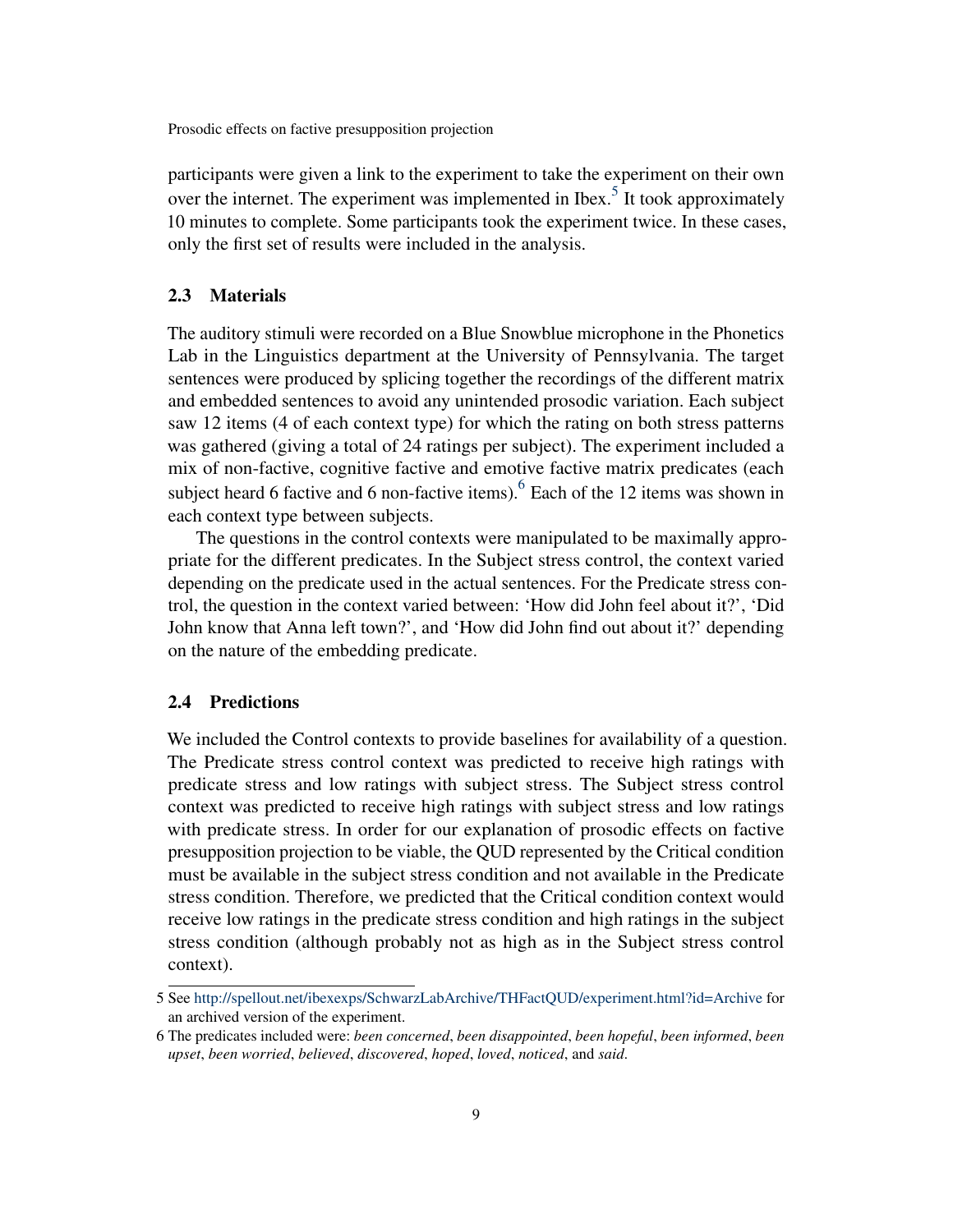# 2.5 Statistical Methods

We designed the experiment to encourage participants to contrast the two stress conditions. Our hypothesis relies on there being a difference in the availability of particular questions in the two stress conditions. Since every item included two ratings, the result from each item was reduced to the rating in the Predicate stress condition minus the rating in the Subject stress condition. This difference in their score represents the size and direction of the difference between the two conditions.

A Bayesian linear mixed effects model was fit using the rStanarm packages [\(Stan Development Team](#page-23-5) [2016\)](#page-23-5) including context type, factivity of the predicate, factive type (cognitive vs. emotive) and their interaction as fixed effects. Intercept and context random effects were included for both participant and item. Context was coded with two variables: (1) the effect of having a question of the form 'Was it X or Y who . . . ', which was shared between the Critical and subject stress control context and (2) the effect of the difference between the Critical condition and the Subject stress control (i.e., the effect of the difference in framing for the context question).

## 2.6 Results and Discussion

Figure [2](#page-11-0) shows the mean results from the experiment, while Table [1](#page-10-1) shows the 90% posterior interval from the model. The 90% interval is the recommended summary statistic for the model, since there is a 95% chance that the parameter value is above the lower bound and a 95% chance that the parameter value is below the upper bound. Neither a main effect of factivity/factive type nor an interaction between either and the context manipulation was found (i.e., the model estimates that the effects are small and could go in either direction). The intercept shows that there was a substantial effect of stress condition in the Predicate stress control (namely the Predicate stress condition was rated ∼3.3 points higher than the Subject stress condition). This effect was reversed in the Subject stress control and Critical condition, where the Subject stress condition was rated ∼2.7 points higher. This effect was slightly (∼0.4 point) smaller in the Critical condition, which indicates that (at least some) participants were sensitive to the context manipulation outside of the final question.

As discussed in the predictions, the crucial question investigated in this experiment was the availability of the Critical condition in the Subject stress condition. The results show that a QUD like 'Who left town: was it Anna or someone else?' is a viable QUD even in cases where 'Anna left town' is embedded under an attitude predicate. The fact that we found a slight difference between the Critical condition and the Subject stress control shows that participants were sensitive to the distinction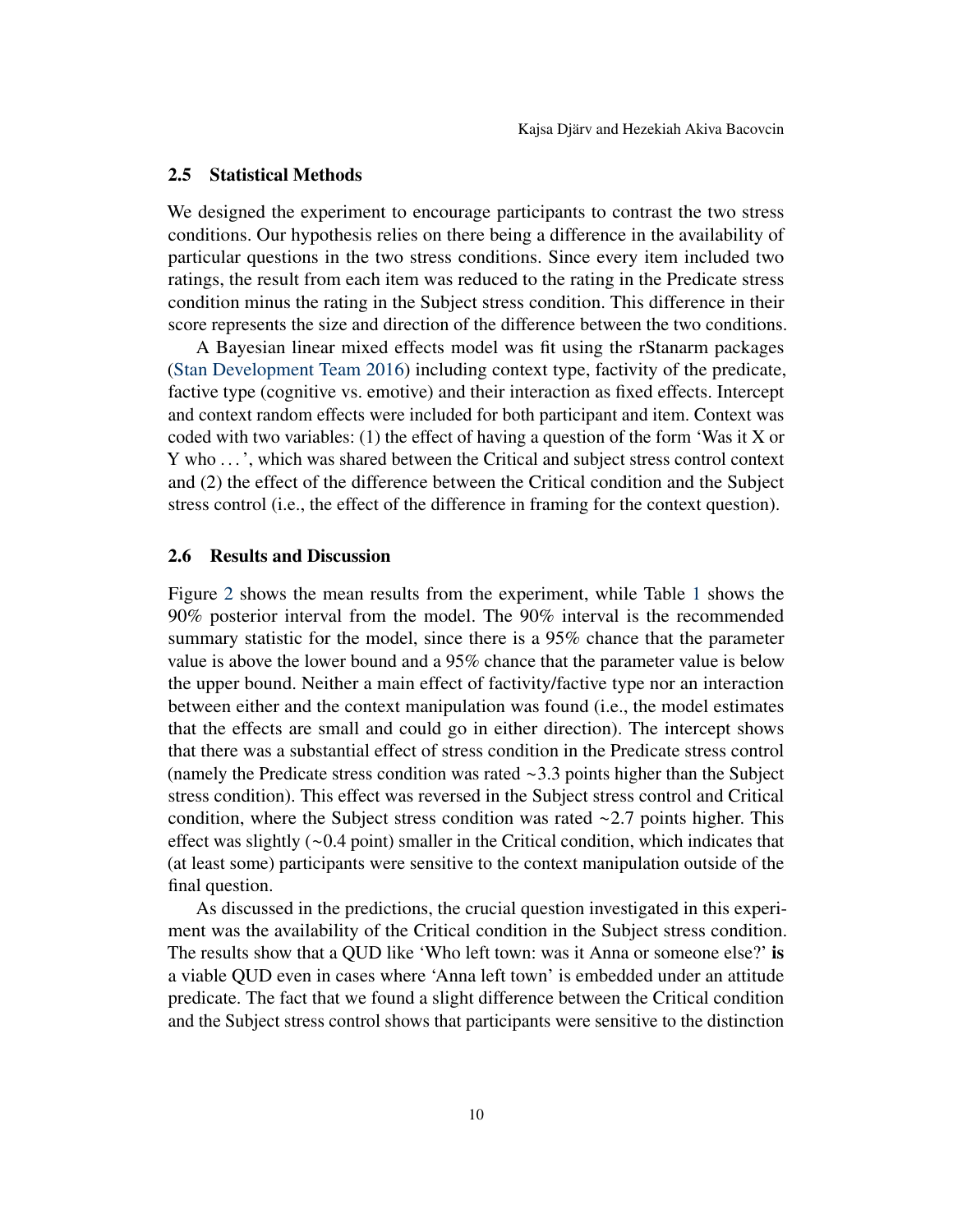<span id="page-10-1"></span>

|                                  | 5% LB   | Median | 95% UB  |
|----------------------------------|---------|--------|---------|
| Pred. Stress Control (Intercept) | 2.96    | 3.3    | 3.62    |
| <b>Effect of Factivity</b>       | $-0.33$ | 0.1    | 0.54    |
| Emotive vs. Cognitive            | $-0.97$ | $-0.4$ | 0.09    |
| <b>Effect of Question Type</b>   | $-6.64$ | $-6.0$ | $-5.35$ |
| <b>Effect of Critical Item</b>   | 0.2     | 0.4    | 0.71    |
| <b>Factivity x Question Type</b> | $-1.06$ | $-0.4$ | 0.16    |
| Factivity x Critical Item        | $-0.58$ | 0.0    | 0.60    |
| Factive Type x Question Type     | $-0.26$ | 0.5    | 1.28    |
| Factive Type x Critical Item     | $-0.53$ | 0.2    | 1.00    |

between a QUD of the form 'Was it Anna or someone else who left town?' versus 'Was it Anna or someone else who John discovered left town?'.

# <span id="page-10-0"></span>3 Experiment 2 (Projection Experiment)

#### 3.1 Experimental background: Tonhauser 2016

In our second experiment, we explicitly test for the existence of a prosodic effect on factive presupposition projection. Before turning to our own experiment, we summarize a previous attempt to experimentally investigate this phenomenon and motivate our investigation.

[Tonhauser'](#page-23-0)s [\(2016\)](#page-23-0) experiment was designed to test the predictions of the approach outlined in Section [1.1](#page-0-2) for factive presupposition projection. In order to test the effect of information structure on projection, the experiment manipulated prosody by placing narrow focus on the factive matrix predicate or within the embedded clause, using items such as [\(13\).](#page-10-2)

<span id="page-10-3"></span><span id="page-10-2"></span>(13) Dana (about Scott and Valeria)

[Context: overhearing a conversation at a party]

<span id="page-10-4"></span>

| Perhaps he [noticed] <sub>F</sub> that she is a widow. | $H^*$ on predicate |
|--------------------------------------------------------|--------------------|
| Perhaps he noticed that $[\text{she}]_F$ is a widow.   | $L+H^*$ on pronoun |

c. Perhaps he noticed that she is a [widow]<sub>F</sub>.  $L+H^*$  on content

<span id="page-10-5"></span>The target sentences, which included a factive verb and the modal particle *perhaps* (*Perhaps he noticed that she is a widow.*) were presented aurally, as illustrated in Figure [3.](#page-12-0)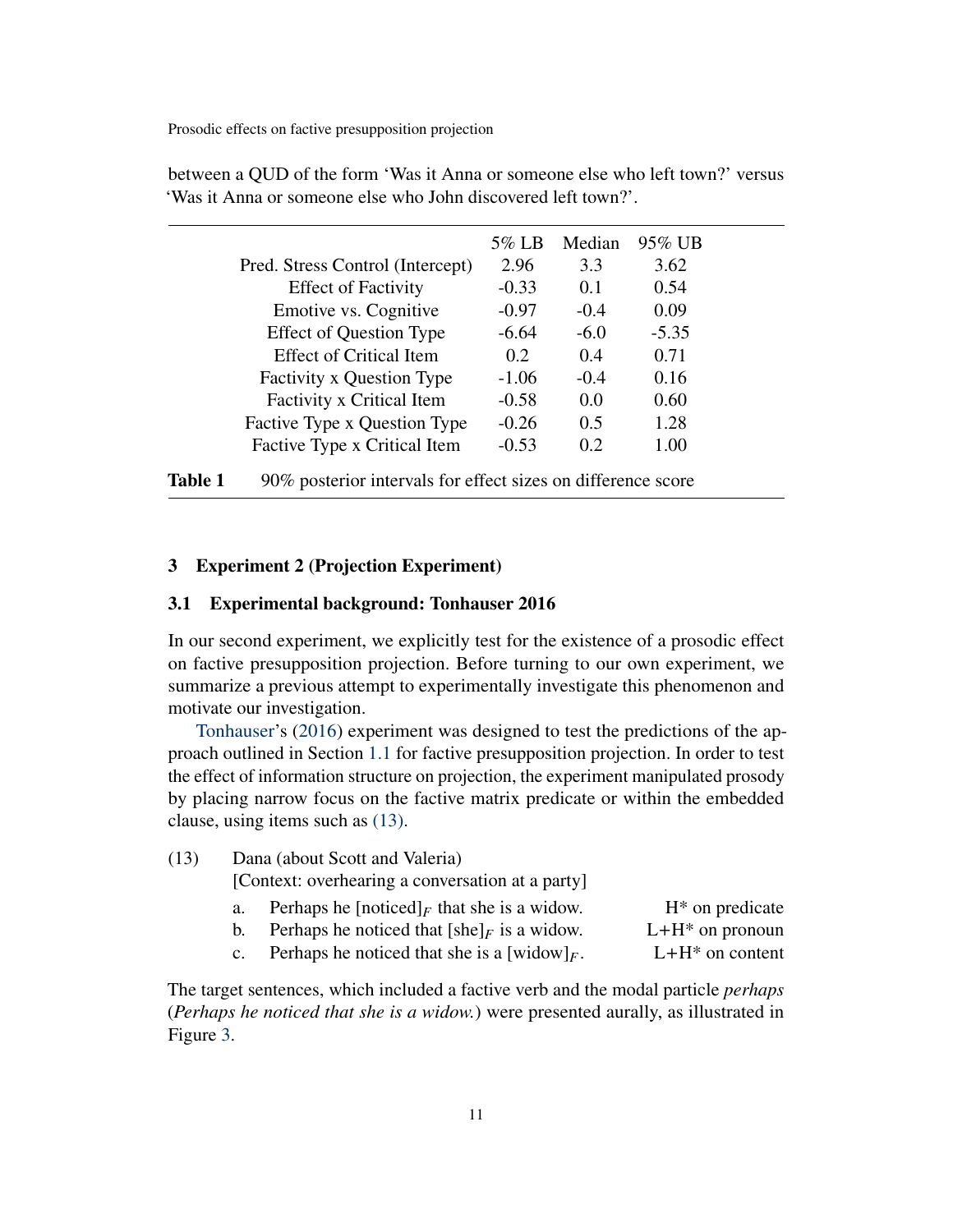

<span id="page-11-0"></span>(b) Mean difference score by condition

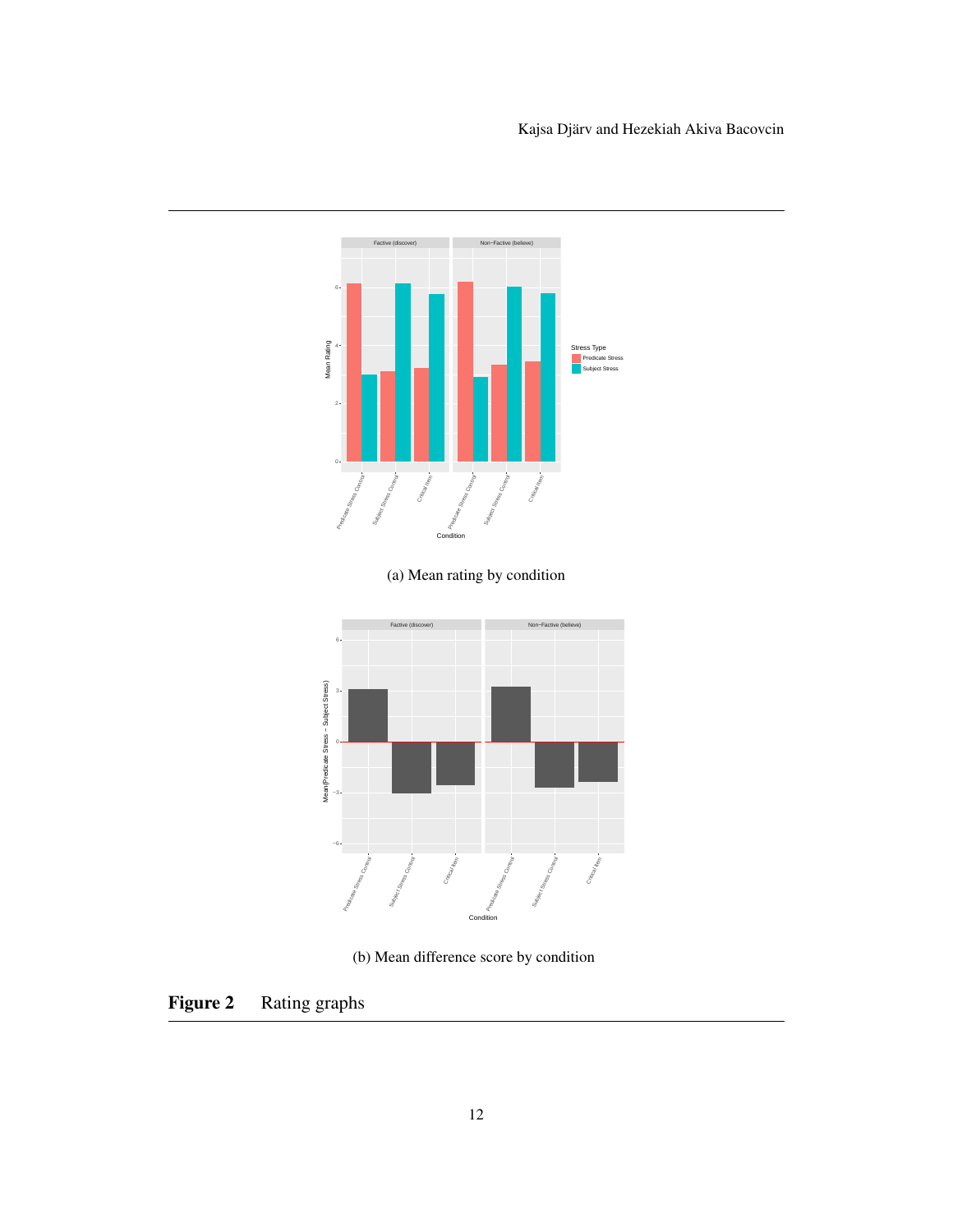

<span id="page-12-0"></span>Figure 3 Tonhauser's experimental set-up [\(Tonhauser](#page-23-0) [2016:](#page-23-0) 944).

The predicates used were *discover, realize, know, be aware*, and *notice*. Two unembedded control sentences (*I am tired.* and *I was invited to the party.*) were also included included to make sure that participants were paying attention.

The prediction was that narrow focus in the embedded clause would reduce projection. Projection was measured as the speaker's commitment or certainty of the truth of the embedded proposition. Hence, after hearing the target sentence, the participants were presented with a question such as [\(14\).](#page-12-1) The dependent variable was the participants' rating of the speaker's certainty on a 7-point likert scale (1=not certain—7=certain).

# <span id="page-12-1"></span>(14) Is Dana certain that Valeria is a widow?

[Tonhauser](#page-23-0) found a significant difference between the predicate stress condition and both conditions with stress in the embedded clause, in the direction predicted by the QUD-based approach (focus on pronoun received lower ratings than predicate focus;  $\beta$  = -0.68, p<.05, and focus on the content noun (e.g., *widow*) received lower ratings than predicate focus;  $\beta$  = -0.49, p<.05). The results are illustrated in Figure [4](#page-13-0) from [Tonhauser](#page-23-0) [2016:](#page-23-0) 945.

[Tonhauser](#page-23-0) not only concludes from this that prosody *influences* projection for utterances with factive predicates embedded under an entailment canceling operator, but that the results provide evidence for the QUD-based analysis from [Simons et al.](#page-23-4) [\(2017\)](#page-23-4) outlined in Section [1.1—](#page-0-2)whereby information structure (here mediated by focus) *drives* projection. That is, the condition with narrow focus in the matrix clause will give rise to the  $CQ$  in [\(15a\),](#page-13-1) which (given a domain of veridical relations R) entails p (predicting projection), and the conditions with narrow focus in the embedded clause will give rise to the CQs in [\(15b\)](#page-13-2) and [\(15c\),](#page-13-3) neither of which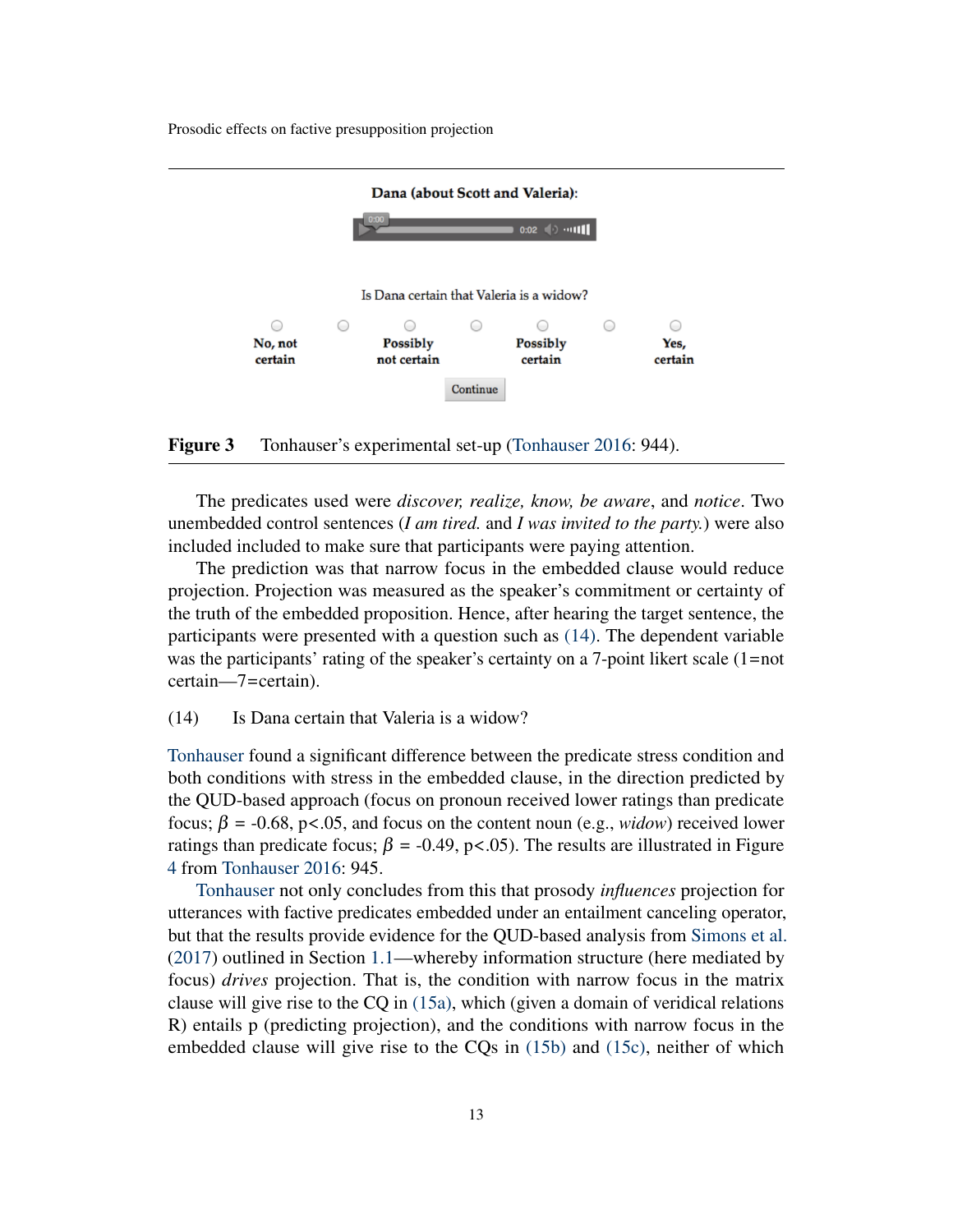

<span id="page-13-0"></span>Figure 4 Graph of results from [Tonhauser](#page-23-0) [\(2016:](#page-23-0) 945).

entails p (predicting non-projection). On the assumption that presuppositions are derived when a proposition is entailed by the CQ, only [\(15a\)](#page-13-1) will generate a factive presupposition, and thereby project.

<span id="page-13-3"></span><span id="page-13-2"></span><span id="page-13-1"></span>

| (15) | {p: for some relation R, John R that she is a widow}      | (13a) |  |
|------|-----------------------------------------------------------|-------|--|
|      | {p: for some entity a, John discovered that a is a widow} | (13b) |  |

c. {p: for some property  $\pi$ , John discovered that she is a  $\pi$ } [\(13c\)](#page-10-5)

She further argues that the classical analyses of projection [\(Heim](#page-22-2) [1983](#page-22-2) et seq.), where presuppositions are lexically encoded on the factive predicate, are unable to predict the observed results.

Although [Tonhauser'](#page-23-0)s study demonstrates that information structure (mediated by prosody) indeed has an influence on presupposition projection, it is less clear that the results provide strong support for the claim that projection is in fact *driven* by the QUD. To begin with, the contrast observed between the embedded clause and matrix clause focus conditions was small. Secondly, and more critically, the experiment did not include any baseline conditions for projection and non-projection (i.e., unembedded sentences, $\frac{7}{1}$  $\frac{7}{1}$  $\frac{7}{1}$  and sentences with non-factive clause embedding predicates, respectively). That is, if the construal of a particular CQ is what gives rise to projection (by either entailing or not entailing p), then we would expect to see a distribution of responses like that in the left-hand graph in Figure [5.](#page-14-0) (Predicate Stress may lead to less projection than unembedded controls to the extent that non-veridical alternatives are considered for R.) On the other hand, if presuppositions are lexically encoded on certain (factive) verbs, then we would expect to see a distribution similar

<span id="page-13-4"></span><sup>7</sup> The two unembedded control sentences in [Tonhauser'](#page-23-0)s experiment were not included in the analysis.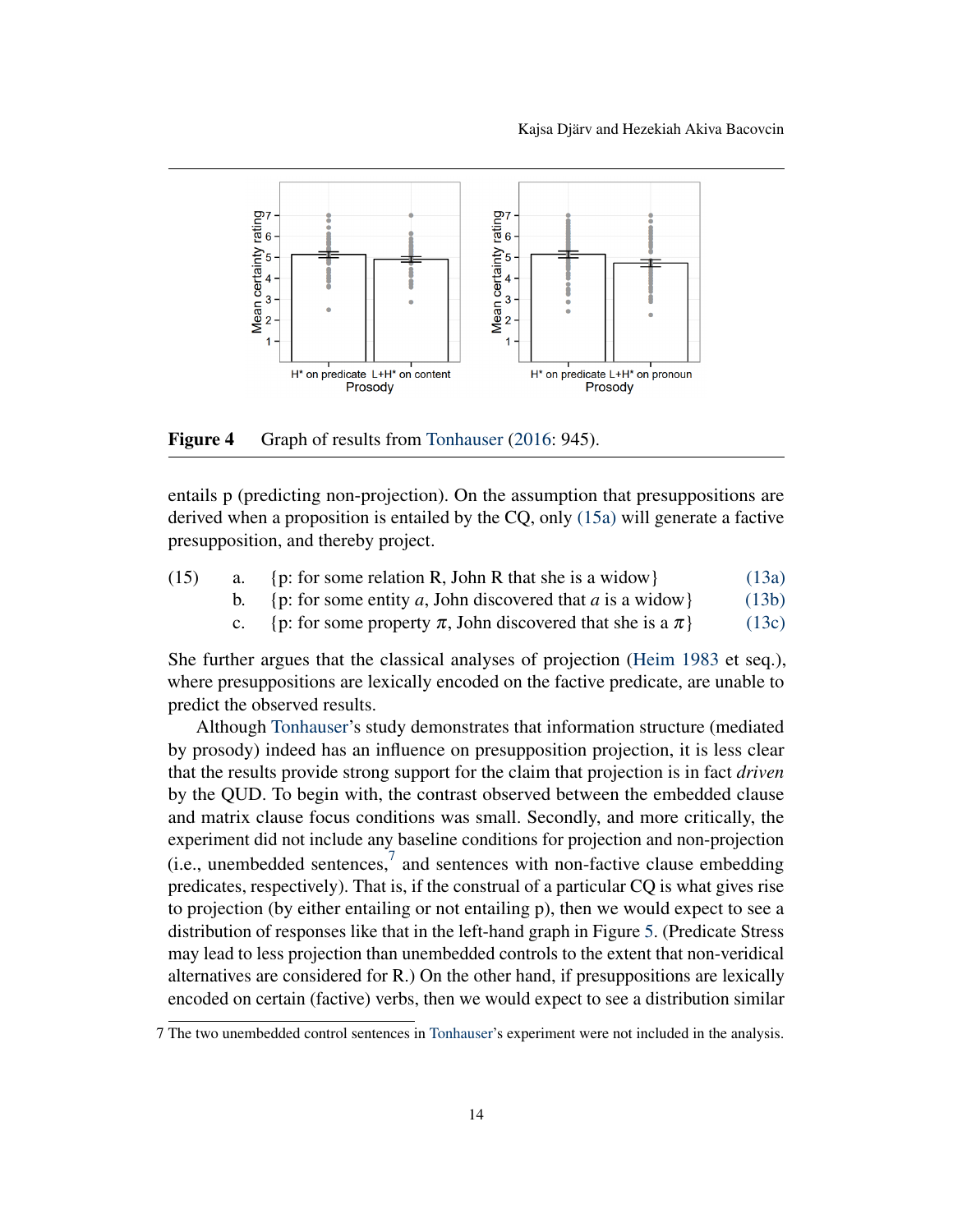

<span id="page-14-0"></span>Figure 5 Predictions for (the strong versions of) pragmatic QUD-based (left) and lexically based (right) approaches to presupposition projection.

to that in the right-hand graph in Figure [5,](#page-14-0) where stress-placement inside vs. outside of the embedded clause has no effect on projection.

Without a baseline of comparison between cases where (the equivalents of) projection and non-projection respectively are uncontroversially expected, as reflected in straightforward judgments about the presence or absence of the relevant inference (that the speaker is committed to p), it is difficult to assess the claim that [Tonhauser'](#page-23-0)s results specifically provide evidence in favor of the QUD-based approach of [Simons](#page-23-4) [et al.](#page-23-4) [2017.](#page-23-4) Hence, our experiment, reported below, crucially includes baseline conditions for projection and non-projection to assess more directly how the effects of prosody and potentially independent lexical factivity compare.

# 3.2 Design

The experiment closely followed [Tonhauser'](#page-23-0)s design in order to maximize comparability, with some modifications (see Section [3.4\)](#page-15-0). We used the same general set-up where the participants were told to imagine that they happened to overhear a conversation at a party, involving sentences similar to those used by Tonhauser. The stimuli were presented aurally, and varied stress in the matrix clause (on the factive predicate) and the embedded clause (on the subject). Unlike [Tonhauser](#page-23-0) [\(2016\)](#page-23-0), we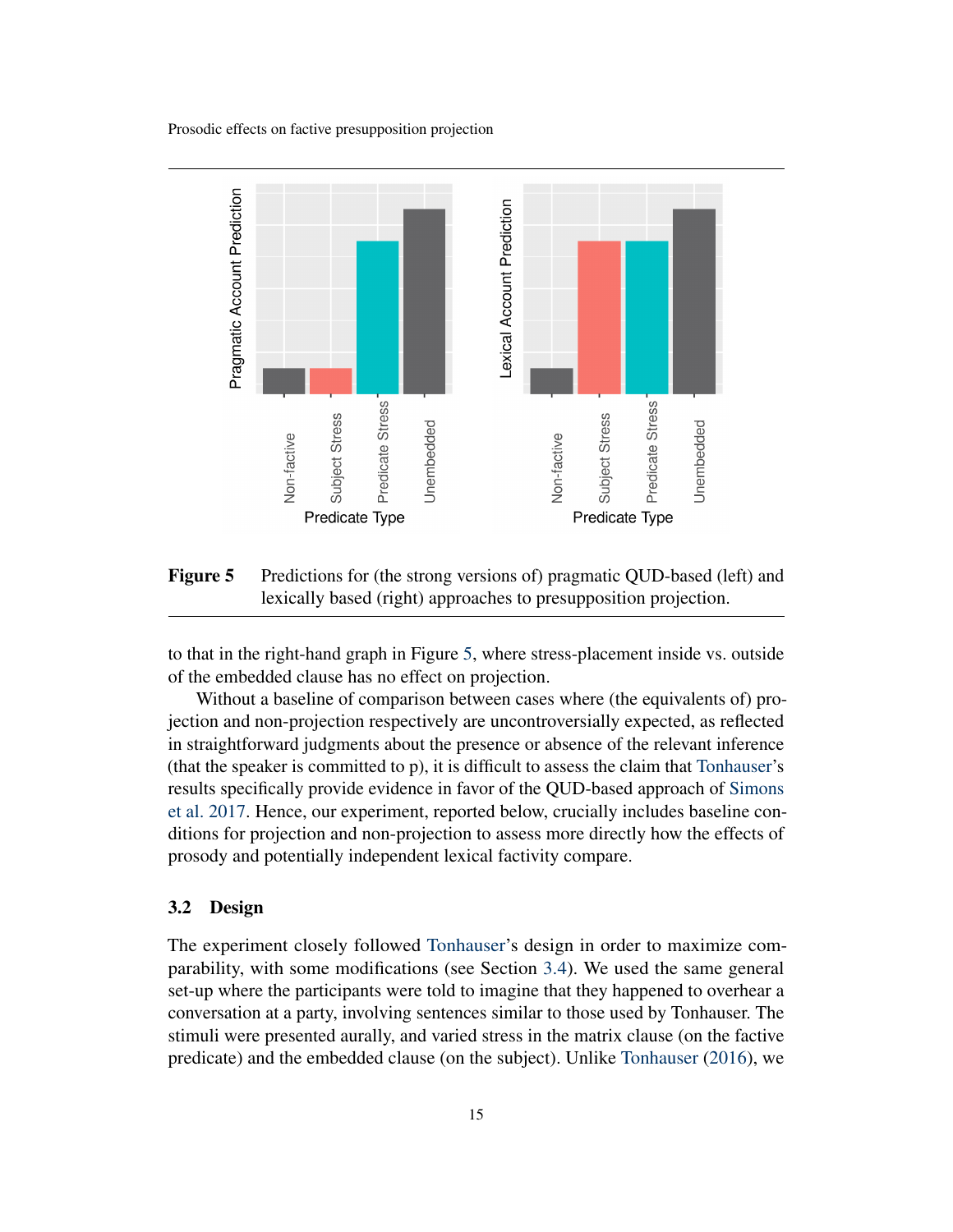did not include a third condition with stress on the embedded predicate (Tonhauser's  $L+H^*$  on content condition; [\(13c\)\)](#page-10-5), given that Tonhauser only observed a very small difference between the two conditions with focus in the embedded clause, and that the two proposals considered here make the same predictions for the two embedded stress conditions. The dependent variable was the participants' rating of the speaker's certainty about whether the embedded proposition holds, measured on a 7-point likert scale. The participants were told that there is no right or wrong answer, but to simply choose the answer they preferred.

# 3.3 Participants

57 undergraduate students, recruited though the University of Pennsylvania's Psychology department's subject pool, participated in the study for course credit. They all reported being native speakers of English and having normal hearing. The participants were given a link to the experiment to take the experiment on their own over the internet. The experiment was implemented in Ibex. $^8$  $^8$  It took approximately 10 minutes to complete.

#### <span id="page-15-0"></span>3.4 Materials

In addition to the prosodic variation (factive predicate stress vs. embedded subject stress), the current experiment included three embedding conditions (factive matrix predicate vs. non-factive matrix predicate vs. unembedded), as in [\(16\).](#page-15-2)

<span id="page-15-2"></span>

| (16) | a. John might've discovered that Anna left town. | Factive     |
|------|--------------------------------------------------|-------------|
|      | b. John might've believed that Anna left town.   | Non-factive |
|      | c. Anna left town.                               | Unembedded  |

The auditory stimuli used in this experiment were a superset of those used in Experiment 1 (Section [2\)](#page-6-0). They were recorded on a Blue Snowblue microphone in the Phonetics Lab in the Linguistics department at the University of Pennsylvania. The target sentences were produced by splicing together the recordings of the different matrix and embedded sentences to avoid any unintended prosodic variation. As shown in [\(16\),](#page-15-2) we also changed the embedding operator from *perhaps* to *might've*. This was done to avoid a potential metalinguistic interpretation of *perhaps*, along the lines of 'I don't know whether this answers your question, but perhaps the fact that he discovered that  $p$  is relevant'.<sup>[9](#page-15-3)</sup>

<span id="page-15-1"></span><sup>8</sup> See <http://spellout.net/ibexexps/SchwarzLabArchive/THProsPs/experiment.html> for an archived version of the experiment.

<span id="page-15-3"></span><sup>9</sup> Thanks to Satoshi Tomioka for this point.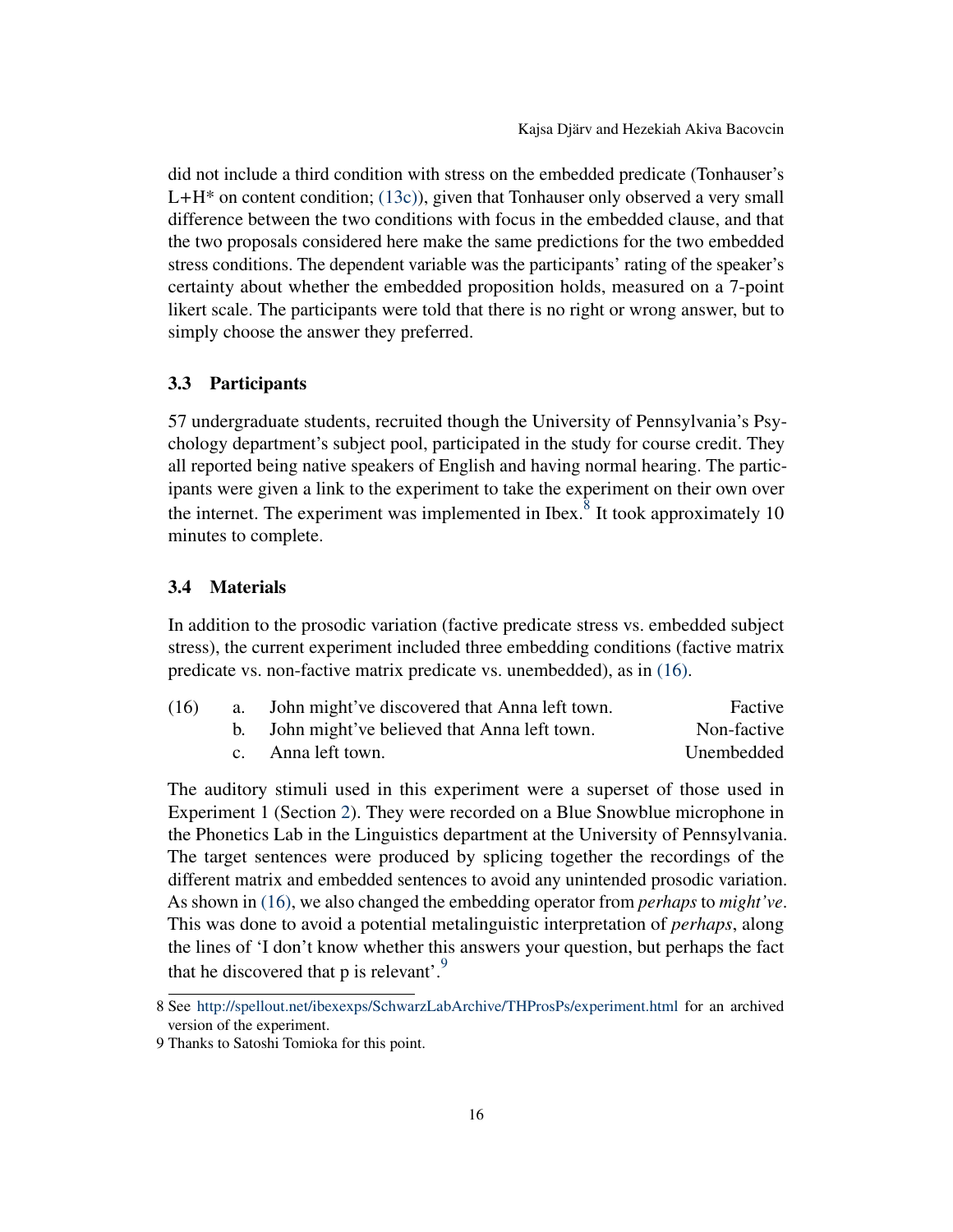|                                             | Verbal                                                                     |
|---------------------------------------------|----------------------------------------------------------------------------|
| Unembedded                                  |                                                                            |
| Cognitive Factive                           | discover, realize, notice                                                  |
| <b>Emotive Factive</b>                      | regret, love, resent                                                       |
| Non-factive                                 | believe, hope, say                                                         |
|                                             |                                                                            |
| Unembedded                                  | Adjectival                                                                 |
| Cognitive Factive<br><b>Emotive Factive</b> | be informed, be conscious, be aware<br>be happy, be disappointed, be upset |

<span id="page-16-0"></span>**Table 2** Factive and non-factive predicates used in the experiment (verbal and adjectival).

It has been observed in the presupposition literature going back to [Karttunen](#page-22-0) [\(1971\)](#page-22-0), that cognitive and emotive factives differ in several regards with respect to the status of the factive presupposition concerning the embedded content (see for instance [Simons](#page-22-4) [2001,](#page-22-4) [Abusch](#page-21-3) [2002,](#page-21-3) [2010,](#page-21-4) [Chemla](#page-22-7) [2009,](#page-22-7) [Romoli](#page-22-8) [2015,](#page-22-8) [Abrusán](#page-21-1) [2016,](#page-21-1) and [Djärv et al.](#page-22-9) [2017\)](#page-22-9). Hence, the present study included both cognitive and emotive factive predicates. We also speculated that a difference between verbal (e.g., *discover*) and adjectival forms (e.g., *be aware*) could affect projection. Therefore, we balanced the number of verbal and adjectival predicates across the different embedding conditions. The full list of predicates is given in Table [2](#page-16-0) (the color and font style will be used to refer to these categories in the rest of the paper).

The 48 test items involved a speaker (Sarah), uttering a sentence about some other people (John and Anna). Each item had variations in all 8 conditions; [factive predicate vs. embedded subject  $\times$  [cognitive factive matrix predicate vs. emotive factive matrix predicate vs. non-factive matrix predicate vs. unembedded], as illustrated in [\(17\).](#page-16-1) Each subject saw all conditions across items, but the different lexical content in the embedded clause associated with an item was only shown in one condition, counter-balanced across subjects using a latin-square design.

- <span id="page-16-1"></span>(17) a. Cognitive, Subject Stress: Sarah: John might've discovered that  $[Anna]_F$  left town.
	- b. Cognitive, Predicate Stress: Sarah: John might've [discovered]<sub>*F*</sub> that Anna left town.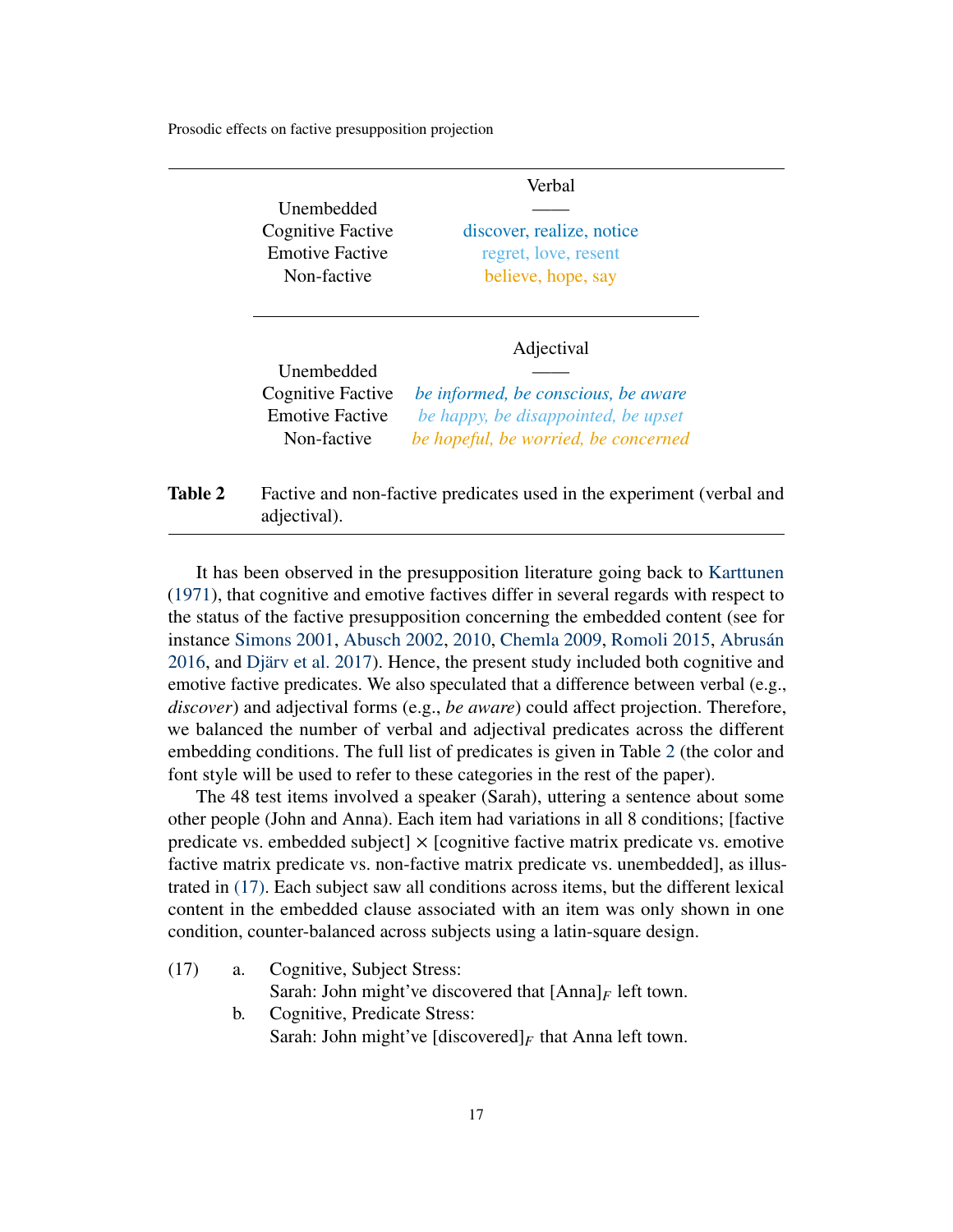Kajsa Djärv and Hezekiah Akiva Bacovcin



# Is Sarah certain that Anna left town?

No, not certain  $\circ \circ \circ \circ \circ \circ \circ \circ \circ$  Yes, certain

<span id="page-17-1"></span>Figure 6 Task used in the current experiment.

| $\mathbf{c}$ . | <b>Emotive, Subject Stress:</b>                                   |
|----------------|-------------------------------------------------------------------|
|                | Sarah: John might've regretted that $[Anna]_F$ left town.         |
| d.             | <b>Emotive, Predicate Stress:</b>                                 |
|                | Sarah: John might've [regretted] $_F$ that Anna left town.        |
| e.             | Non-Factive, Subject Stress:                                      |
|                | Sarah: John might've believed that $[Anna]_F$ left town.          |
| f.             | Non-Factive, Predicate Stress:                                    |
|                | Sarah: John might've [believed] <sub>F</sub> that Anna left town. |
| g.             | Unembedded, 'Subject Stress':                                     |
|                | Sarah: $[Anna]_F$ left town.                                      |
| h.             | Unembedded, 'Predicate Stress':                                   |
|                | Sarah: Anna left town.                                            |

<span id="page-17-0"></span>As in Tonhauser's study, the target sentence was followed by a question such as  $((18))$ , asking about the speaker's commitment to p.

(18) Is Sarah certain that Anna left town?

The set up of the experiment is illustrated in Figure [6.](#page-17-1)

# 3.5 Statistical methods

To test our predictions, we used two different statistical methods: Conditional Inference Trees and Bayesian Mixed Effects Models. The Conditional Inference Trees were used to test whether there was significant clustering of stress conditions and embedding predicates on the basis of certainty ratings. They were fit using the *partykit* package in R [\(Hothorn & Zeileis](#page-22-10) [2015](#page-22-10) and [Hothorn et al.](#page-22-11) [2006\)](#page-22-11).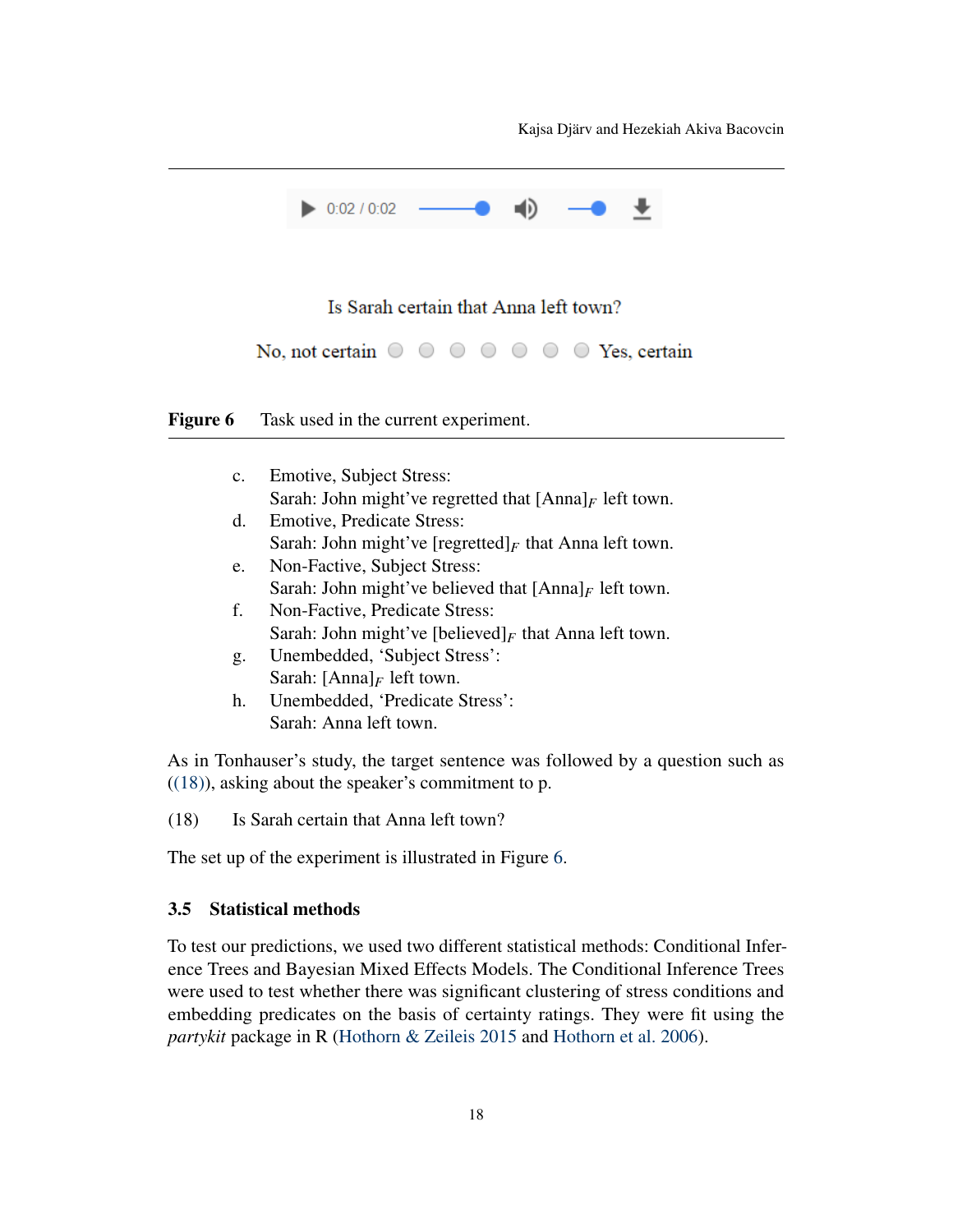

<span id="page-18-0"></span>Figure 7 Mean certainty ratings by embedding predicate and stress condition (grouping and significance from Conditional Inference Tree)

Bayesian Linear Mixed Effects models were used to test whether there was an effect of stress on subjects' perception of the speaker's certainty in the embedded proposition. A 90% credible interval is reported, which provides the range of parameter values such that there is a 95% chance that the value is above the bottom of the range and a 95% chance that the value is below the top of the range. Significance corresponds to zero not being a plausible parameter value. The Median (found in Table [3\)](#page-19-0) gives the best estimate of the effect size, i.e., the number of points changed on the scale in that condition. The model was fit with the *rstanarm* package in R [\(Stan Development Team](#page-23-5) [2016\)](#page-23-5) and included only random intercepts (more complex random effect structures did not converge).

# 3.6 Results

The Conditional Inference Tree (see Figure [7\)](#page-18-0) clustered (most) factives together as a single group (blue font on x-axis). The only exception was *be informed*, which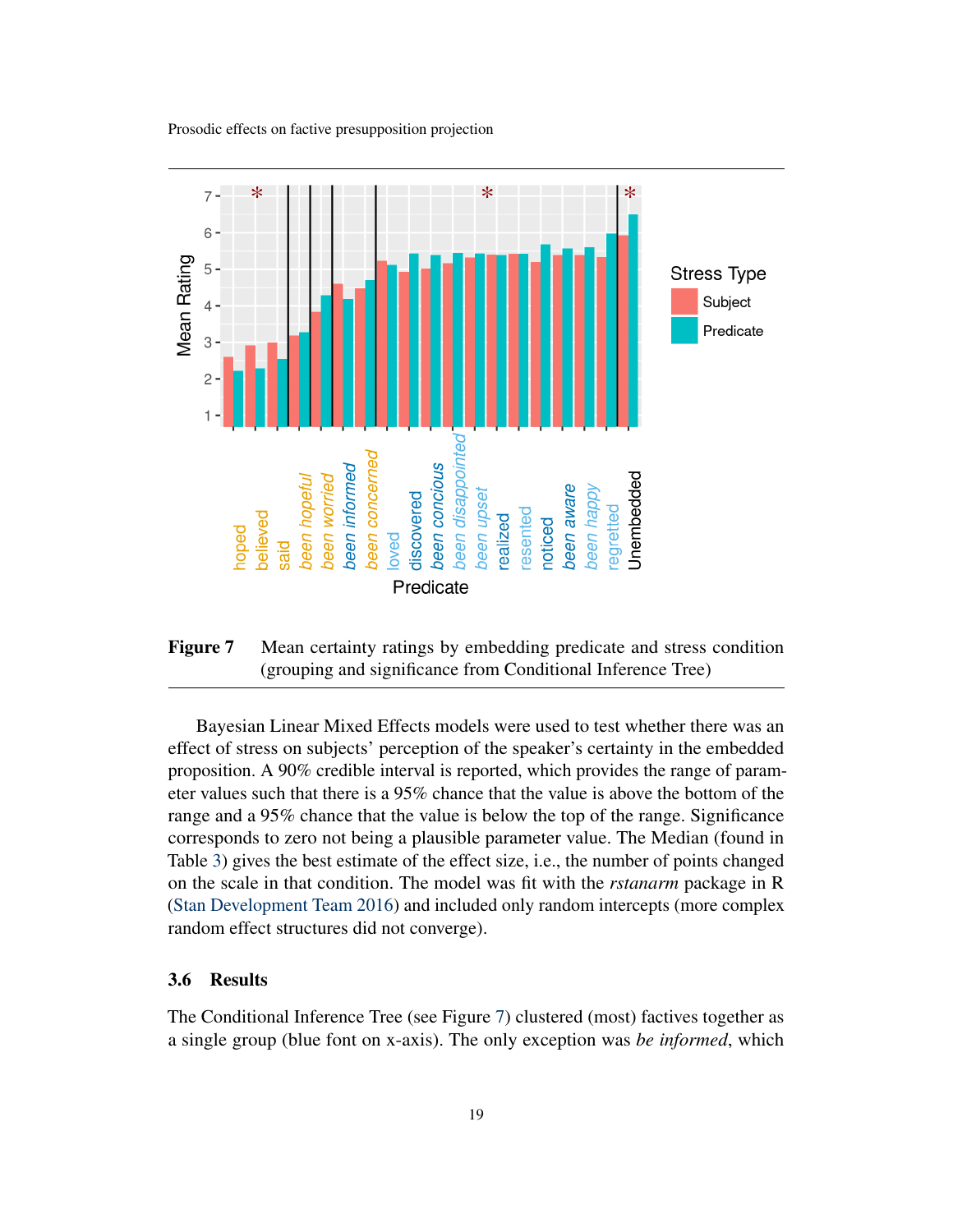<span id="page-19-0"></span>

|                         | 5% LB  | Median   | $90\%$ UB |
|-------------------------|--------|----------|-----------|
| Factives (Intercept)    | 5.0    | 5.2      | 5.4       |
| Non-Factive Diff.       | $-2.0$ | $-1.9$   | $-1.7$    |
| Unemb. Diff.            | 0.6    | 0.7      | 0.9       |
| Fact. Pred. Stress      | 0.03   | 0.2      | 0.3       |
| N.F. Stress. Interact.  | $-0.5$ | $-0.3$   | $-0.04$   |
| Unemb. Stress Interact. | 0.2    | $(1)$ .4 | 0.6       |

| <b>Table 3</b> | Parameter estimates from the Bayesian Mixed Effects Model |  |  |  |  |  |  |  |
|----------------|-----------------------------------------------------------|--|--|--|--|--|--|--|
|----------------|-----------------------------------------------------------|--|--|--|--|--|--|--|

patterned with some of the adjectival non-factives.<sup>[10](#page-19-1)</sup> Adjectival non-factives (orange, italics) were gradually ranked higher than the verbal non-factives (orange, plain text), but lower than the factives (blue). Factives and verbal and adjectival non-factives were rated below the unembedded conditions (black), although the factives (even with subject stress) were much closer to the unembedded conditions than to the verbal non-factives (orange, plain text).

Stress was shown to have a significant effect within the factive category, which was supported by the mixed effect analysis, for which all credible values according to the Bayesian model were positive (meaning that being in the predicate stress condition reliably led to higher certainty ratings). However, the magnitude of the difference between the factive and non-factive category (model estimate of 1.9 points) was an order of magnitude larger than the difference between predicate and subject stress (model estimate of 0.2).

In addition to the expected effect of stress in the factive category, there was also a reliable effect of stress with both the verbal factives and in the unembedded condition. In the unembedded condition, the effect of stress was stronger than with factives, and in the same direction (stress on the subject led to decreased ratings). However, for verbal non-factives, the effect of stress was in the opposite direction: subject stress led to increased ratings.

## 4 Discussion

Our experiment successfully replicated the results from [Tonhauser](#page-23-0) [2016:](#page-23-0) stress on the embedded subject leads to decreased certainty ratings for the factive inferences introduced by the presupposition triggers under investigation. However, we crucially find that this effect is substantially smaller than the difference associated with the

<span id="page-19-1"></span><sup>10</sup> See [Anand & Hacquard](#page-21-5) [2014](#page-21-5) for an argument that its verbal counterpart *inform* is non-factive, contra [Schlenker](#page-22-12) [2008.](#page-22-12)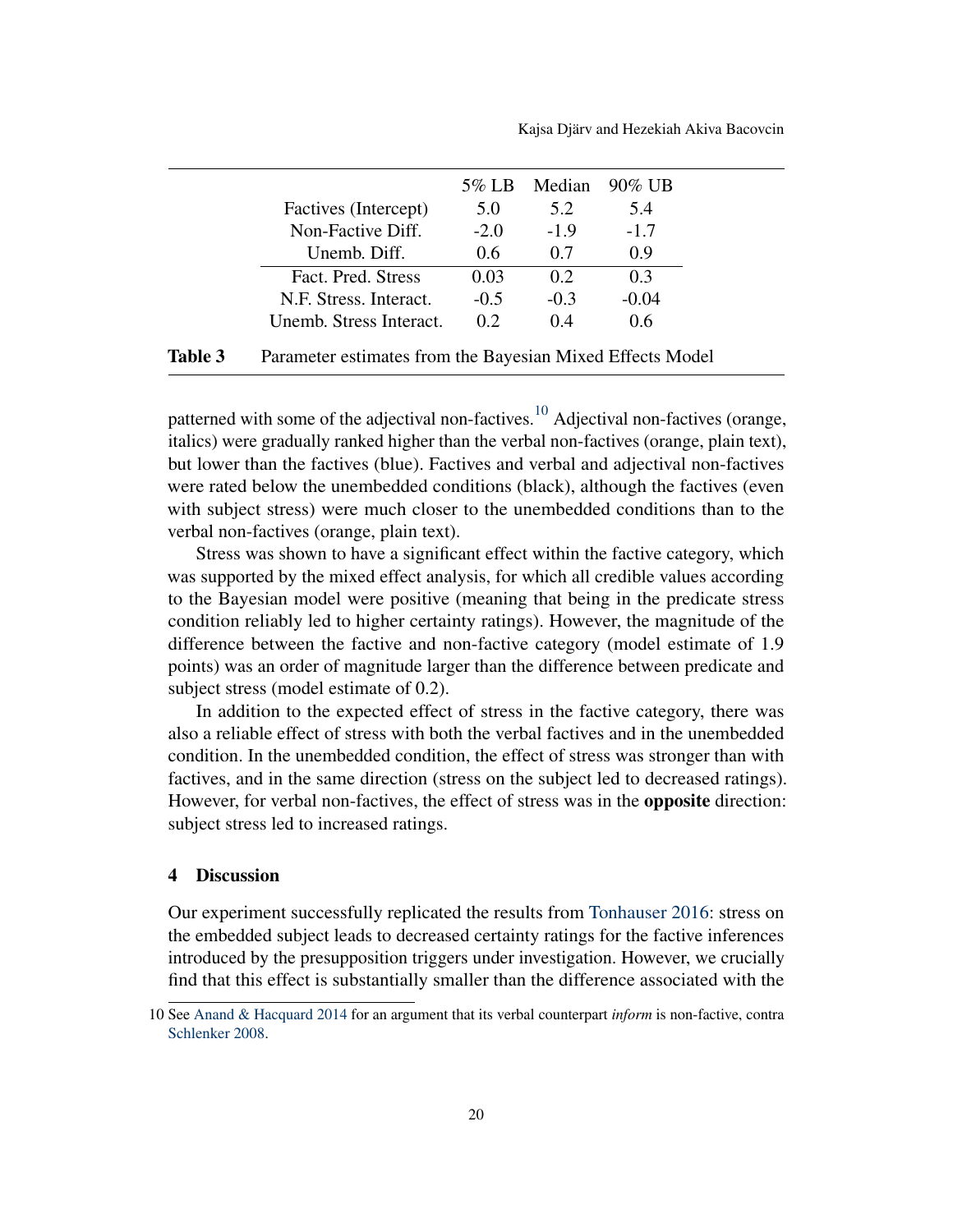traditional lexical distinction between factive and non-factive predicates, with the latter patterning overall very closely to unembedded content.

Thus, the inclusion of baseline comparisons for projection and non-projection in our second study puts the overall results in a very different perspective. The relatively small size of the effect of prosodic stress on factives, in combination with the finding that we still find substantially higher certainty ratings for factives in the subject stress conditional, compared to non-factive predicates, argues against strong versions of pragmatic accounts of projection, i.e., that pragmatic factors are the cause of the factive/non-factive distinction. More specifically, it directly argues against the claim that such causal pragmatic effects are driven by prosodic signals of the QUD. Nevertheless, the existence of a robust (if small) effect of prosody on judgments of certainty about whether the speaker is committed to the embedded content still requires an explanation, even if a lexical approach to presupposition triggering and projection is adopted.

When looking at the impact of stress, we found that our prosodic manipulation actually had an effect for all predicate types. One surprising lexical contrast with regards to the prosodic effects was a gradient difference between verbal and adjectival non-factives. Adjectival non-factives (to varying extents) showed more projectionlike behaviour than verbal non-factives. For factives and unembedded clauses, stress on the embedded clause subject **decreased** certainty in comparison to either stress on the matrix predicate (for factives) or no marked stress (for unembedded clauses).<sup>[11](#page-20-0)</sup> For verbal non-factives, the effect of stress was in the opposite direction, stress on the embedded subject increased certainty in comparison to stress on the matrix predicate. While these stress effects were significant, they were an order of magnitude smaller than the lexical differences mentioned above.

We take these findings to support the novel account of how focus interacts with factive presupposition triggering outlined in Section [1.2.](#page-4-3) On this account, the QUD inferences generated by focus-placement in the embedded clause will either strengthen (for non-factives) or weaken (for factives) the inference that the speaker is committed to the embedded proposition. In the case of stress on material from clauses embedded under *non-factive* predicates, the QUD inferences supplement the lack of a factive inference from non-factive predicates by giving rise to an existence inference: focus on the embedded subject generates a CQ that entails that for *some individual*, the embedded predicate holds. Here, the existence inference generated by focus is stronger than any inferences from the non-factive predicate (i.e., no inference at all). Thus, prosody can give rise to effects resembling a weak factive

<span id="page-20-0"></span><sup>11</sup> We interpret the effect in the unembedded condition as being due to at least some participants interpreting stress on the subject as a question. This interpretation is corroborated by comments left by two participants at the end of the experiment. We therefore leave this to the side for the remainder of the discussion.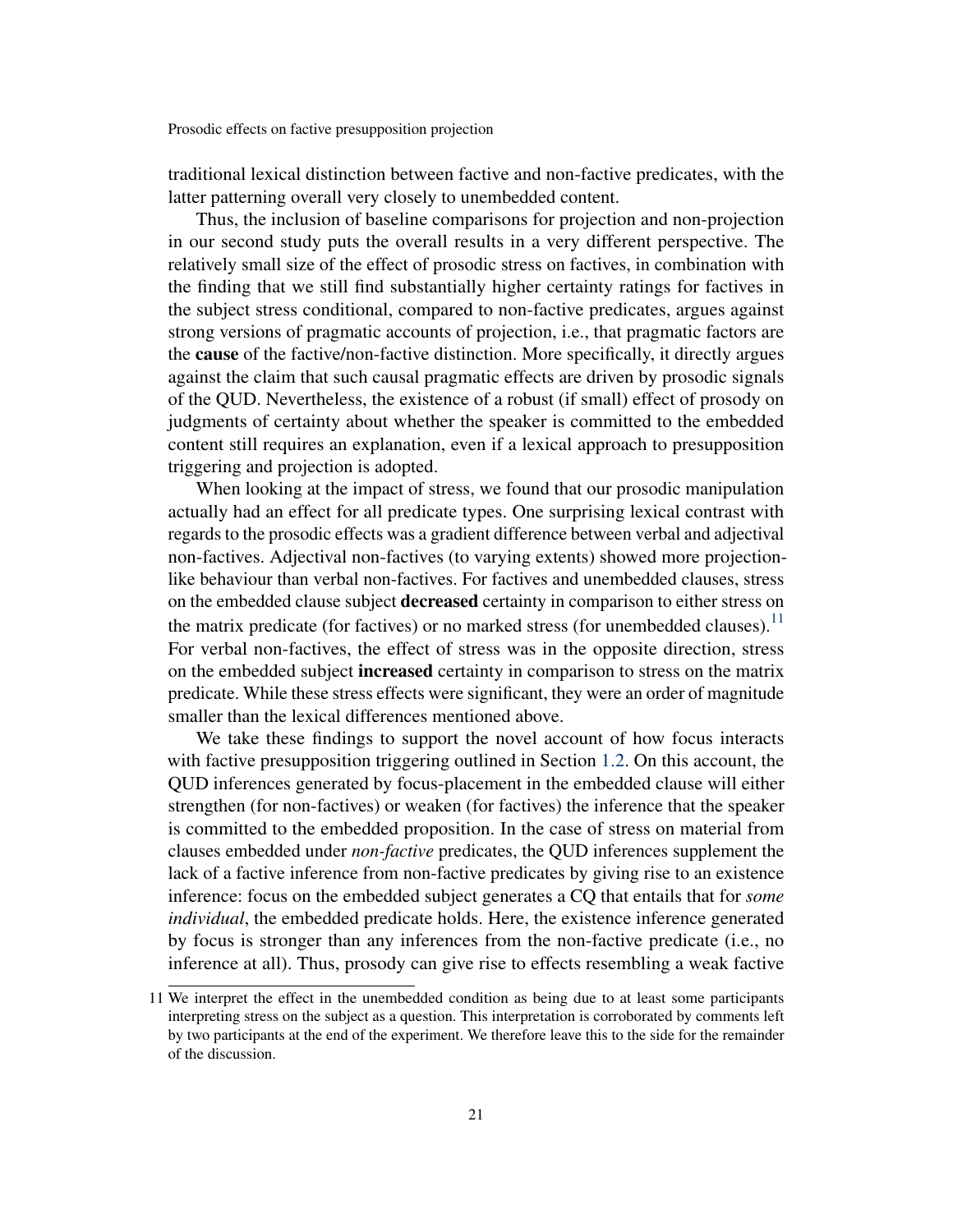presupposition. In the case of stress on material from clauses embedded under *factive* predicates however, this type of QUD inference contradicts the factive inference. Here, the existence inference generated by focus in the embedded clause is weaker than the truth inference generated by the factive predicate. Thus, this contradictory QUD inference can then weaken the inference drawn from the lexically factive predicate. However, it does not eliminate the factive inference entirely.

## 5 Concluding remarks

Prosodically mediated pragmatics does impact the interpretation of presupposed content in the context of embedding operators. However, this effect is not strong enough to account for the existence or non-existence of presupposition triggering and projection. We propose that presupposition projection as a process is unaffected by the prosodic contour of an utterance. Instead, we take these results to favor a traditional lexical account of factive presupposition generation and projection, thus straightforwardly capturing the large scale differences between predicate types. To account for the (small) effects of prosody, we propose an independent pragmatic process of inference resolution, where the ultimate interpretation of an utterance is derived from the synthesis of multiple inferences.

#### **References**

- <span id="page-21-2"></span>Abrusán, Márta. 2011. Predicting the presuppositions of soft triggers. *Linguistics and Philosophy* 34. 491–535. [https://doi.org/10.1007/s10988-012-9108-y.](https://doi.org/10.1007/s10988-012-9108-y)
- <span id="page-21-1"></span>Abrusán, Márta. 2016. Presupposition cancellation: explaining the 'soft—hard' trigger distinction. *Natural Language Semantics* 24(2). 165–202. [https://doi.org/](https://doi.org/10.1007/s11050-016-9122-7) [10.1007/s11050-016-9122-7.](https://doi.org/10.1007/s11050-016-9122-7)
- <span id="page-21-3"></span>Abusch, Dorit. 2002. Lexical alternatives as a source of pragmatic presupposition. In Brendan Jackson (ed.), *Semantics and Linguistic Theory (SALT)*, vol. 12, 1–19. [https://doi.org/10.3765/salt.v12i0.2867.](https://doi.org/10.3765/salt.v12i0.2867)
- <span id="page-21-4"></span>Abusch, Dorit. 2010. Presupposition Triggering from Alternatives. *Journal of Semantics* 27. 37–80. [https://doi.org/10.1093/jos/ffp009.](https://doi.org/10.1093/jos/ffp009)
- <span id="page-21-5"></span>Anand, Pranav & Valentine Hacquard. 2014. Factivity, belief and discourse. In Luka Crnič & Uli Sauerland (eds.), The art and craft of semantics: A festschrift for *irene heim*, vol. 1, 69–90. MIT Working Papers in Linguistics 70 (MITWPL).
- <span id="page-21-0"></span>Beaver, David. 2010. Have you noticed that your belly button lint colour is related to the colour of your clothing? In Rainer Bäuerle, Uwe Reyle & Thomas Ede Zimmerman (eds.), *Presuppositions and discourse: Essays offered to hans kamp*, Oxford: Elsevier.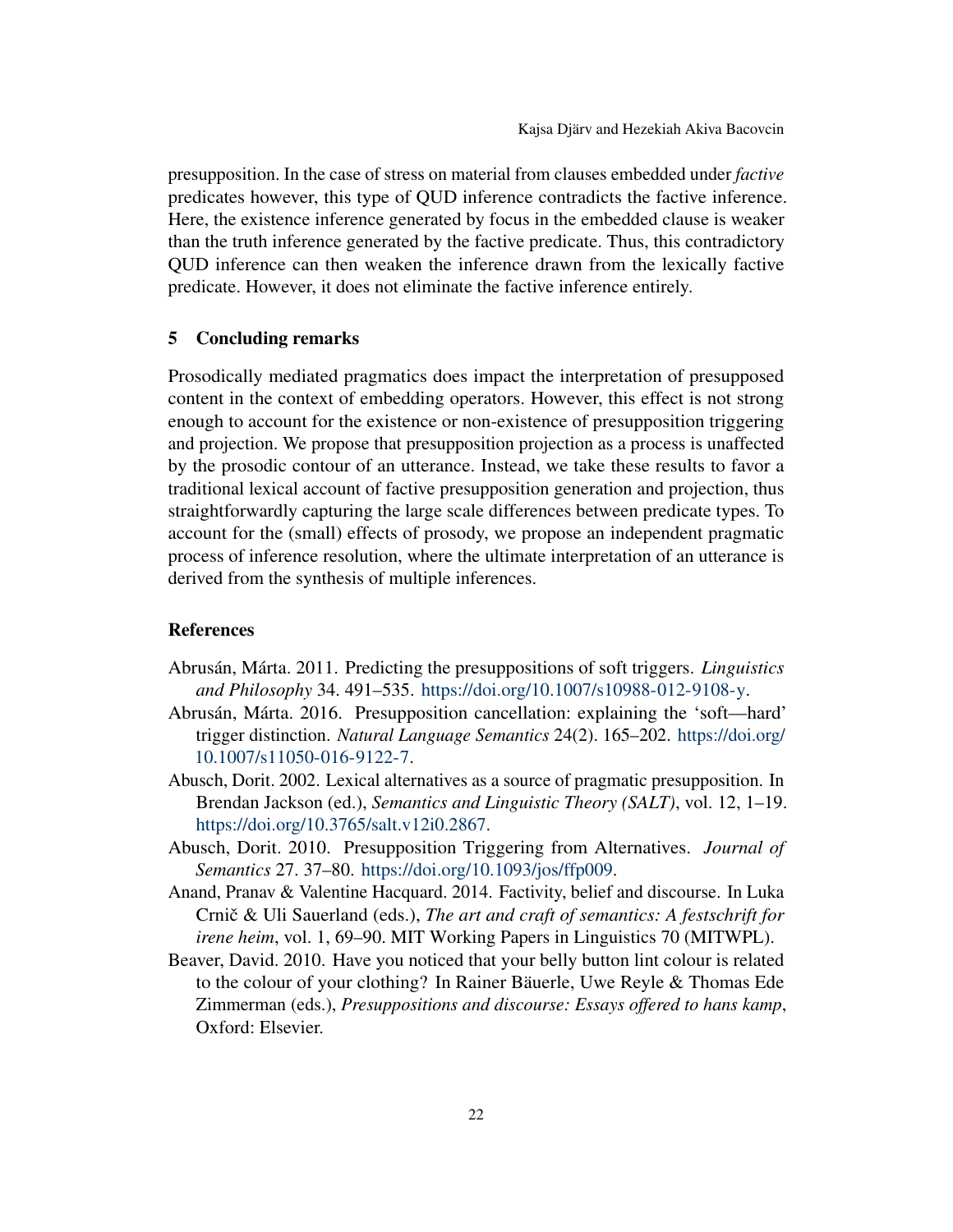- <span id="page-22-7"></span>Chemla, Emanuel. 2009. An experimental approach to adverbial modification. In Uli Sauerland & Kazuko Yatsushiro (eds.), *Semantics and pragmatics: from experiment to theory*, 249–263. New York: Palgrave Macmillan.
- <span id="page-22-9"></span>Djärv, Kajsa, Jérémy Zehr & Florian Schwarz. 2017. Cognitive vs. emotive factives: An experimental differentiation. In *Sinn und bedeutung (SuB)*, vol. 21, Preprint, [https://sites.google.com/site/sinnundbedeutung21/proceedings](https://sites.google.com/site/sinnundbedeutung21/proceedings-preprints/SuB21_DjarvZehrSchwarz.pdf)[preprints/SuB21\\_DjarvZehrSchwarz.pdf.](https://sites.google.com/site/sinnundbedeutung21/proceedings-preprints/SuB21_DjarvZehrSchwarz.pdf)
- <span id="page-22-1"></span>Gazdar, Gerald. 1979. *Pragmatics: Implicature, Presupposition, and Logical Form*. New York: Academic Press.
- <span id="page-22-2"></span>Heim, Irene. 1983. On the projection problem for presuppositions. In Daniel P. Flickinger (ed.), *West coast conference on formal linguistics (WCCFL)*, vol. 2, 114–125. Stanford Department of Linguistics, Stanford University: CSLI Publications.
- <span id="page-22-11"></span>Hothorn, Torsten, Kurt Hornik & Achim Zeileis. 2006. Unbiased recursive partitioning: A conditional inference framework. *Journal of Computational and Graphical Statistics* 15(3). 651–674. [https://doi.org/10.1198/106186006X133933.](https://doi.org/10.1198/106186006X133933)
- <span id="page-22-10"></span>Hothorn, Torsten & Achim Zeileis. 2015. partykit: A modular toolkit for recursive partytioning in R. *Journal of Machine Learning Research* 16. 3905–3909. [http://jmlr.org/papers/v16/hothorn15a.html.](http://jmlr.org/papers/v16/hothorn15a.html)
- <span id="page-22-0"></span>Karttunen, Lauri. 1971. Some observations on factivity. *Papers in Linguistics* 4. 55–69. [https://doi.org/10.1080/08351817109370248.](https://doi.org/10.1080/08351817109370248)
- <span id="page-22-6"></span>Roberts, Craige. 1996. Information structure in discourse: Towards an integrated formal theory of pragmatics. In Jae-Hak Toon & Andreas Kathol (eds.), *Papers in semantics*, vol. 49, 91–136. The Ohio State University Working Papers in Linguistics (OSU WPL).
- <span id="page-22-5"></span>Roberts, Craige. 2012. Information structure in discourse: Towards an integrated formal theory of pragmatics. *Semantics and Pragmatics* 5(6). 1–69. [https:](https://doi.org/10.3765/sp.5.6) [//doi.org/10.3765/sp.5.6.](https://doi.org/10.3765/sp.5.6)
- <span id="page-22-8"></span>Romoli, Jacopo. 2015. The presuppositions of soft triggers are obligatory scalar implicatures. *Journal of Semantics* 32(2). 173–219. [https://doi.org/10.1093/jos/](https://doi.org/10.1093/jos/fft017) [fft017.](https://doi.org/10.1093/jos/fft017)
- <span id="page-22-3"></span>Van der Sandt, Rob A. 1992. Presupposition projection as anaphora resolution. *Journal of Semantics* 9(4). 333–377. [https://doi.org/10.1093/jos/9.4.333.](https://doi.org/10.1093/jos/9.4.333)
- <span id="page-22-12"></span>Schlenker, Phillipe. 2008. Be articulate: A pragmatic theory of presupposition projection. *Theoretical Linguistics* 34(3). 157–212. [https://doi.org/10.1515/](https://doi.org/10.1515/THLI.2008.013) [THLI.2008.013.](https://doi.org/10.1515/THLI.2008.013)
- <span id="page-22-4"></span>Simons, Mandy. 2001. On the conversational basis of some presuppositions. In Rachel Hastings, Brendan Jackson & Zsofia Zvolenszky (eds.), *Semantics and Linguistic Theory (salt)*, vol. 11, 431–448. Ithaca, NY: CLC Publications. [https:](https://doi.org/10.3765/salt.v11i0.3099) [//doi.org/10.3765/salt.v11i0.3099.](https://doi.org/10.3765/salt.v11i0.3099)